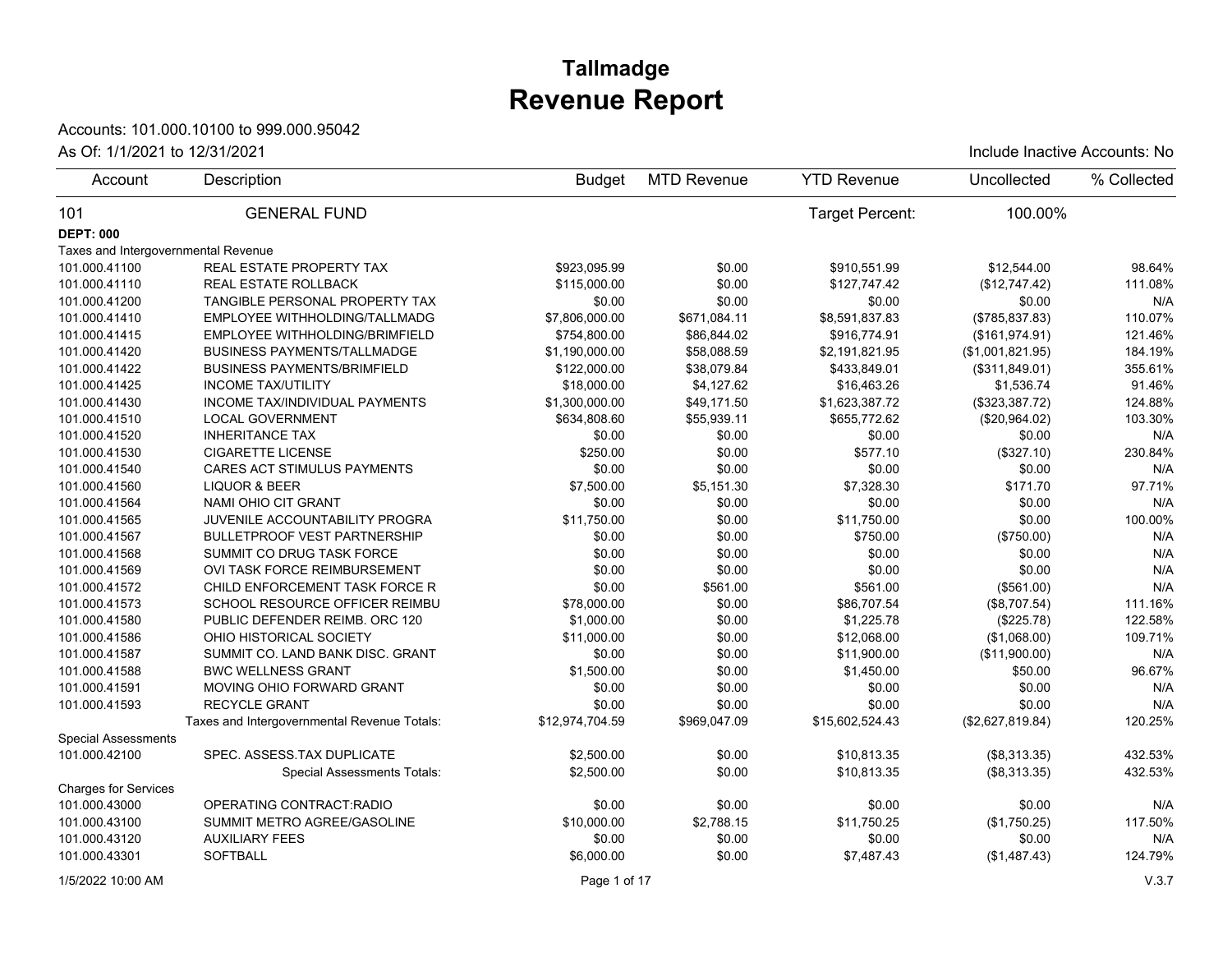| Account       | Description                       | <b>Budget</b> | <b>MTD Revenue</b> | <b>YTD Revenue</b> | Uncollected  | % Collected |
|---------------|-----------------------------------|---------------|--------------------|--------------------|--------------|-------------|
| 101.000.43302 | VOLLEYBALL                        | \$0.00        | \$0.00             | \$0.00             | \$0.00       | N/A         |
| 101.000.43303 | ADULT BASKETBALL LEAGUE           | \$15,000.00   | \$4,750.00         | \$19,950.00        | (\$4,950.00) | 133.00%     |
| 101.000.43304 | <b>ADULT FITNESS</b>              | \$0.00        | \$0.00             | \$0.00             | \$0.00       | N/A         |
| 101.000.43307 | CHILDREN'S ACTIVITIES             | \$165,000.00  | \$15,814.00        | \$117,203.75       | \$47,796.25  | 71.03%      |
| 101.000.43308 | <b>PARK RESERVATIONS</b>          | \$9,000.00    | \$0.00             | \$9,400.00         | (\$400.00)   | 104.44%     |
| 101.000.43309 | <b>TENNIS</b>                     | \$5,000.00    | \$0.00             | \$2,730.00         | \$2,270.00   | 54.60%      |
| 101.000.43310 | <b>RITCHIE RESERVATIONS</b>       | \$16,500.00   | \$1,700.00         | \$14,750.00        | \$1,750.00   | 89.39%      |
| 101.000.43312 | <b>ADVERTISEMENT</b>              | \$0.00        | \$0.00             | \$0.00             | \$0.00       | N/A         |
| 101.000.43315 | MISC. RECREATION                  | \$500.00      | \$0.00             | \$76.71            | \$423.29     | 15.34%      |
| 101.000.43316 | <b>MACA PARK MEMBERSHIPS</b>      | \$105,000.00  | \$0.00             | \$108,589.05       | (\$3,589.05) | 103.42%     |
| 101.000.43317 | MACA PARK DAILY PASSES            | \$105,000.00  | \$0.00             | \$19,100.00        | \$85,900.00  | 18.19%      |
| 101.000.43318 | <b>MACA PARK CONCESSIONS</b>      | \$30,000.00   | \$0.00             | \$29,027.12        | \$972.88     | 96.76%      |
| 101.000.43319 | <b>MACA WATER INSTRUCTION</b>     | \$14,000.00   | \$0.00             | \$0.00             | \$14,000.00  | 0.00%       |
| 101.000.43320 | <b>MACA POOL RENTAL FEES</b>      | \$6,000.00    | \$0.00             | \$0.00             | \$6,000.00   | 0.00%       |
| 101.000.43321 | <b>MACA SHELTER RESERVATIONS</b>  | \$8,000.00    | \$0.00             | \$6,660.00         | \$1,340.00   | 83.25%      |
| 101.000.43324 | <b>COMMUNITY CENTER RENTALS</b>   | \$25,000.00   | \$1,460.00         | \$18,370.00        | \$6,630.00   | 73.48%      |
| 101.000.43325 | COM.CENTER LEASE AGREEMENT        | \$1,200.00    | \$0.00             | \$600.00           | \$600.00     | 50.00%      |
| 101.000.43326 | COM. CTR./RENTAL PROP. UTILITY PA | \$10,000.00   | \$707.80           | \$10,393.74        | (\$393.74)   | 103.94%     |
| 101.000.43327 | <b>REC CENTER MEMBERSHIPS</b>     | \$375,000.00  | \$24,406.48        | \$218,836.42       | \$156,163.58 | 58.36%      |
| 101.000.43328 | <b>REC CENTER WALK-IN FEES</b>    | \$75,000.00   | \$15,419.00        | \$54,583.00        | \$20,417.00  | 72.78%      |
| 101.000.43329 | <b>REC CENTER CONCESSIONS</b>     | \$14,000.00   | \$3,220.73         | \$6,520.24         | \$7,479.76   | 46.57%      |
| 101.000.43331 | REC CENTER SPORTS/CAMPS/CLINICS   | \$21,000.00   | \$0.00             | \$0.00             | \$21,000.00  | 0.00%       |
| 101.000.43332 | FRONT DESK/MISC. SALES/ANN LOCKE  | \$2,000.00    | \$12.65            | \$1,434.72         | \$565.28     | 71.74%      |
| 101.000.43333 | REC CENTER ROOM RENTALS           | \$0.00        | \$0.00             | \$200.00           | (\$200.00)   | N/A         |
| 101.000.43334 | SOCCER - COMPETITIVE              | \$15,000.00   | \$1,380.00         | \$6,480.00         | \$8,520.00   | 43.20%      |
| 101.000.43335 | BSKTBALL/RAQTBALL COURT RENTAL    | \$35,000.00   | \$4,807.50         | \$40,563.75        | (\$5,563.75) | 115.90%     |
| 101.000.43336 | COCA COLA VENDING                 | \$2,500.00    | \$339.97           | \$891.51           | \$1,608.49   | 35.66%      |
| 101.000.43337 | <b>VIDEO GAME/LOCKER RENTAL</b>   | \$500.00      | \$33.25            | \$159.00           | \$341.00     | 31.80%      |
| 101.000.43338 | ADVERTISING/BRICKS/PLAQUES        | \$4,000.00    | \$0.00             | \$0.00             | \$4,000.00   | 0.00%       |
| 101.000.43339 | SOCCER - INSTRUCTIONAL            | \$0.00        | \$0.00             | \$0.00             | \$0.00       | N/A         |
| 101.000.43340 | <b>NSF FEES</b>                   | \$100.00      | \$0.00             | \$91.00            | \$9.00       | 91.00%      |
| 101.000.43341 | PERSONAL TRAINING                 | \$10,000.00   | \$217.00           | \$6,812.00         | \$3,188.00   | 68.12%      |
| 101.000.43343 | <b>SALES TAX</b>                  | \$0.00        | \$0.85             | \$16.13            | (\$16.13)    | N/A         |
| 101.000.43345 | <b>CHILD/ADULT FITNESS</b>        | \$8,000.00    | \$225.00           | \$520.00           | \$7,480.00   | 6.50%       |
| 101.000.43347 | <b>GOLF</b>                       | \$5,000.00    | \$0.00             | \$0.00             | \$5,000.00   | 0.00%       |
| 101.000.43349 | MIDDLE SCHOOL EVENTS              | \$1,700.00    | \$0.00             | \$0.00             | \$1,700.00   | 0.00%       |
| 101.000.43350 | <b>HH/ROCKIN' RIM ADMISSIONS</b>  | \$0.00        | \$0.00             | \$0.00             | \$0.00       | N/A         |
| 101.000.43351 | <b>FLAG FOOTBALL</b>              | \$8,000.00    | \$2,520.00         | \$7,260.00         | \$740.00     | 90.75%      |
| 101.000.43352 | <b>SUMMER CAMPS</b>               | \$95,000.00   | \$0.00             | \$74,157.10        | \$20,842.90  | 78.06%      |
| 101.000.43353 | COMMUNITY ALL-STAR REGISTRATION   | \$55,000.00   | \$1,350.00         | \$23,400.00        | \$31,600.00  | 42.55%      |
| 101.000.43354 | <b>HOLIDAY/NO SCHOOL CAMPS</b>    | \$6,000.00    | \$3,135.00         | \$3,820.00         | \$2,180.00   | 63.67%      |
| 101.000.43355 | SUMMER CAMP FIELD TRIPS           | \$0.00        | \$0.00             | \$0.00             | \$0.00       | N/A         |
| 101.000.43356 | KIDS PLACE FIELD TRIPS            | \$0.00        | \$0.00             | \$0.00             | \$0.00       | N/A         |
| 101.000.43357 | COMM. ALL-STAR ADMISSION          | \$27,000.00   | \$6,818.50         | \$6,818.50         | \$20,181.50  | 25.25%      |
| 101.000.43358 | HOLIDAY HOOPS/ROCKIN' RIM REG.    | \$0.00        | \$0.00             | \$0.00             | \$0.00       | N/A         |
| 101.000.43359 | OVERAGE/UNDERAGE                  | \$0.00        | \$7.50             | \$80.25            | (\$80.25)    | N/A         |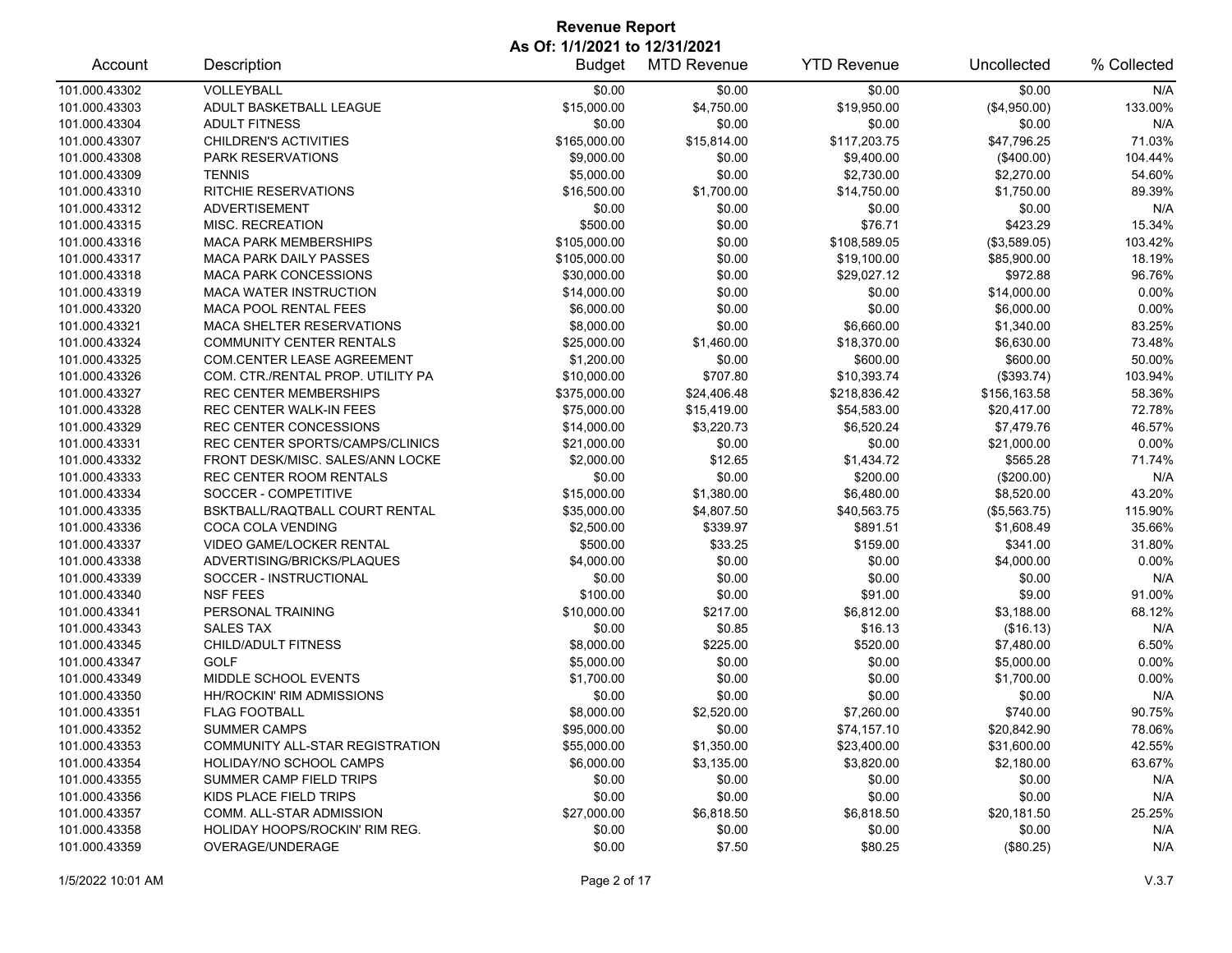| Account                     | Description                         | <b>Budget</b>  | <b>MTD Revenue</b> | <b>YTD Revenue</b> | Uncollected    | % Collected |
|-----------------------------|-------------------------------------|----------------|--------------------|--------------------|----------------|-------------|
| 101.000.43360               | RACQUETBALL COURT RENTAL            | \$0.00         | \$0.00             | \$0.00             | \$0.00         | N/A         |
| 101.000.43361               | <b>FAMILY FUN NIGHT</b>             | \$3,500.00     | \$0.00             | \$0.00             | \$3,500.00     | 0.00%       |
| 101.000.43362               | <b>MACA MISC. REVENUE</b>           | \$0.00         | \$0.00             | \$0.00             | \$0.00         | N/A         |
| 101.000.43363               | <b>SOCCER FIELD RENTAL</b>          | \$8,000.00     | \$5,940.00         | \$19,834.00        | (\$11,834.00)  | 247.93%     |
| 101.000.43364               | SILVER SNEAKERS PROGRAMS            | \$250,000.00   | \$12,648.35        | \$131,332.70       | \$118,667.30   | 52.53%      |
| 101.000.43365               | <b>GIFT CERTIFICATES</b>            | \$1,000.00     | \$3,374.00         | \$4,577.00         | (\$3,577.00)   | 457.70%     |
| 101.000.43366               | CIRCLE CITY CYCLE SOCIAL            | \$0.00         | \$0.00             | \$0.00             | \$0.00         | N/A         |
| 101.000.43367               | JUMP START PROGRAMS                 | \$15,000.00    | \$1,480.00         | \$18,030.00        | (\$3,030.00)   | 120.20%     |
| 101.000.43368               | <b>BIRTHDAY PARTIES</b>             | \$5,000.00     | \$0.00             | \$0.00             | \$5,000.00     | 0.00%       |
| 101.000.43369               | SPECIAL EVENT SPONSORSHIPS          | \$9,500.00     | \$0.00             | \$14,850.00        | (\$5,350.00)   | 156.32%     |
| 101.000.43370               | <b>RECREATION CLASSES - MISC.</b>   | \$3,000.00     | \$83.00            | \$1,848.00         | \$1,152.00     | 61.60%      |
| 101.000.43371               | COMMUNITY/REC SPONSORED EVENT       | \$26,000.00    | \$480.00           | \$6,370.37         | \$19,629.63    | 24.50%      |
| 101.000.43372               | NEO TENNIS ASSOC. GRANT             | \$0.00         | \$0.00             | \$0.00             | \$0.00         | N/A         |
| 101.000.43373               | SILVER & FIT                        | \$0.00         | \$0.00             | \$0.00             | \$0.00         | N/A         |
| 101.000.43374               | <b>HEALTHY CONTRIBUTIONS</b>        | \$20,000.00    | \$0.00             | \$26,348.00        | (\$6,348.00)   | 131.74%     |
| 101.000.43375               | <b>LIVING TREE MEMORIAL</b>         | \$7,000.00     | \$0.00             | \$4,675.00         | \$2,325.00     | 66.79%      |
| 101.000.43376               | REC CENTER EVENT SPONSORS           | \$0.00         | \$0.00             | \$4,000.00         | (\$4,000.00)   | N/A         |
| 101.000.43402               | <b>PASSPORTS</b>                    | \$4,500.00     | \$0.00             | \$0.00             | \$4,500.00     | 0.00%       |
| 101.000.43403               | <b>HISTORIC CHURCH RENTAL</b>       | \$5,000.00     | \$500.00           | \$8,375.00         | (\$3,375.00)   | 167.50%     |
| 101.000.43404               | SHOOTING RANGE /SCOTT BAKER LEA     | \$0.00         | \$0.00             | \$0.00             | \$0.00         | N/A         |
| 101.000.43405               | RENT 150 TALLMADGE CIRCLE           | \$0.00         | \$0.00             | \$0.00             | \$0.00         | N/A         |
| 101.000.43406               | SOUTHWEST AVE. PROP. RENT           | \$5,000.00     | \$0.00             | \$9,699.67         | (\$4,699.67)   | 193.99%     |
| 101.000.43460               | SUMMA LEASE PAYMENT                 | \$46,656.00    | \$3,888.00         | \$46,656.00        | \$0.00         | 100.00%     |
|                             | <b>Charges for Services Totals:</b> | \$1,700,156.00 | \$119,506.73       | \$1,125,327.41     | \$574,828.59   | 66.19%      |
| Fines, Licenses & Permits   |                                     |                |                    |                    |                |             |
| 101.000.44000               | <b>COURT FINES</b>                  | \$25,000.00    | \$990.00           | \$17,354.86        | \$7,645.14     | 69.42%      |
| 101.000.44010               | RESTITUTION/INCARCERATION           | \$1,500.00     | \$0.00             | \$2,609.00         | (\$1,109.00)   | 173.93%     |
| 101.000.44100               | <b>BUILDING PERMITS</b>             | \$0.00         | \$0.00             | \$0.00             | \$0.00         | N/A         |
| 101.000.44110               | <b>ZONING PERMITS</b>               | \$38,000.00    | \$7,040.00         | \$74,355.00        | (\$36,355.00)  | 195.67%     |
| 101.000.44111               | TREE REMOVAL FEE                    | \$1,500.00     | \$150.00           | \$3,010.65         | (\$1,510.65)   | 200.71%     |
| 101.000.44130               | CIVIL SERVICE TEST FEES             | \$500.00       | \$0.00             | \$880.00           | (\$380.00)     | 176.00%     |
| 101.000.44141               | JUVENILE DIVERSION FEES             | \$0.00         | \$0.00             | \$729.50           | $(\$729.50)$   | N/A         |
| 101.000.44150               | PARKING CITES                       | \$0.00         | \$5.00             | \$30.00            | (\$30.00)      | N/A         |
| 101.000.44180               | ALARM. ORD.                         | \$0.00         | \$0.00             | \$0.00             | \$0.00         | N/A         |
| 101.000.44200               | <b>BBS ASSESSMENTS</b>              | \$0.00         | \$0.00             | \$0.00             | \$0.00         | N/A         |
| 101.000.44300               | <b>WIRELESS LEASE AGREEMENT</b>     | \$17,400.00    | \$1,522.50         | \$18,270.00        | (\$870.00)     | 105.00%     |
| 101.000.44400               | <b>WIRELESS LEASE/FIBER TOWER</b>   | \$0.00         | \$0.00             | \$0.00             | \$0.00         | N/A         |
| 101.000.44510               | <b>FRANCHISE FEES</b>               | \$240,000.00   | \$0.00             | \$242,890.81       | (\$2,890.81)   | 101.20%     |
|                             | Fines, Licenses & Permits Totals:   | \$323,900.00   | \$9,707.50         | \$360,129.82       | (\$36,229.82)  | 111.19%     |
| Other Miscellaneous Revenue |                                     |                |                    |                    |                |             |
| 101.000.45000               | OTHER MISC.                         | \$45,000.00    | \$1,572.66         | \$14,882.00        | \$30,118.00    | 33.07%      |
| 101.000.45010               | <b>BWC REBATES/REFUNDS</b>          | \$20,000.00    | \$0.00             | \$276,447.63       | (\$256,447.63) | 1382.24%    |
| 101.000.45100               | <b>REFUNDS</b>                      | \$0.00         | \$0.00             | \$0.00             | \$0.00         | N/A         |
| 101.000.45110               | <b>CIC REIMBURSEMENTS</b>           | \$0.00         | \$0.00             | \$0.00             | \$0.00         | N/A         |
| 101.000.45140               | <b>HOSPITAL REIMB PREMIUM</b>       | \$209,000.00   | \$23,609.97        | \$202,901.65       | \$6,098.35     | 97.08%      |
| 101.000.45175               | <b>COMMUNITY GARDEN</b>             | \$500.00       | \$0.00             | \$0.00             | \$500.00       | 0.00%       |
|                             |                                     |                |                    |                    |                |             |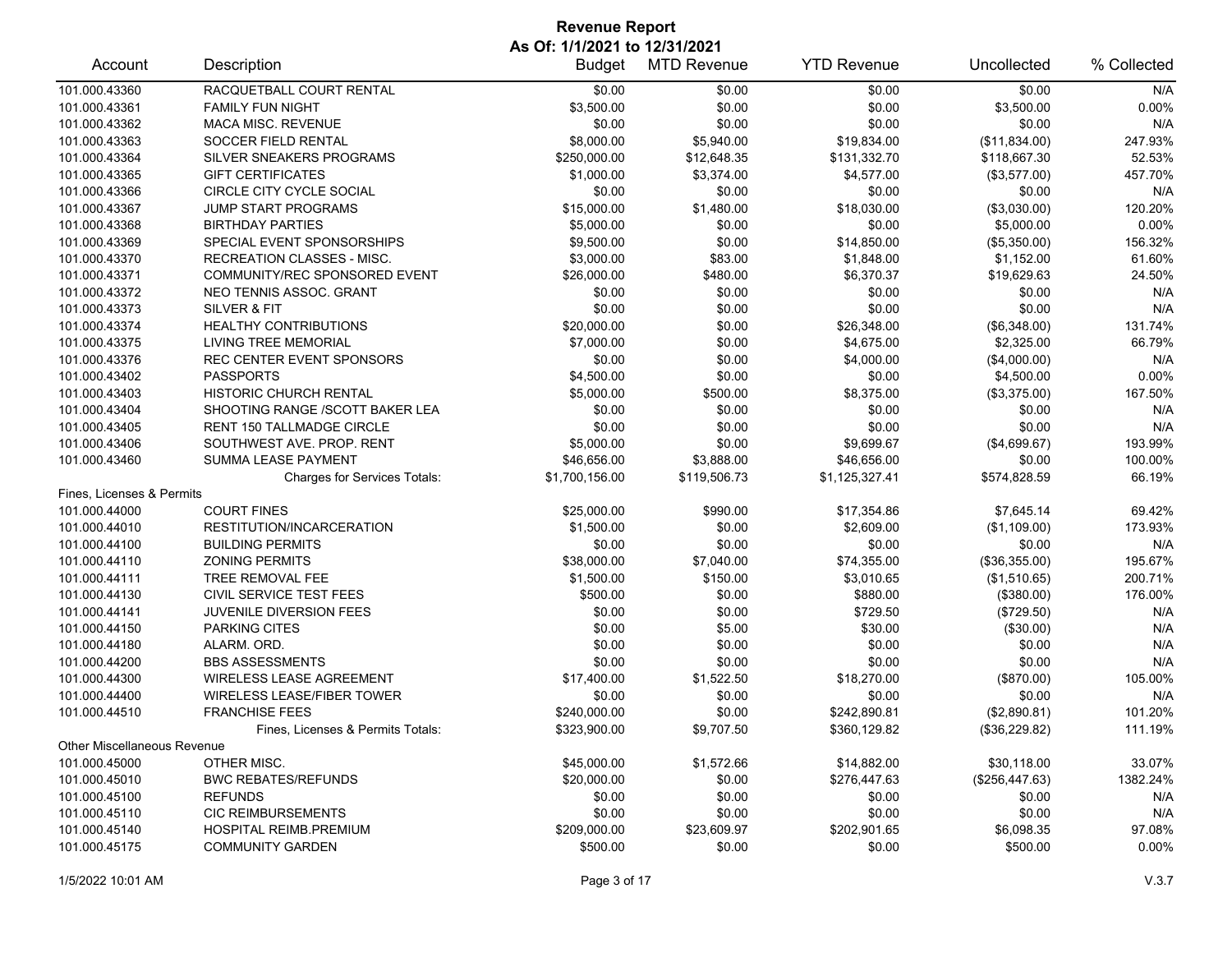| Account                                      | Description                                 | <b>Budget</b>   | <b>MTD Revenue</b> | <b>YTD Revenue</b> | Uncollected                | % Collected |
|----------------------------------------------|---------------------------------------------|-----------------|--------------------|--------------------|----------------------------|-------------|
| 101.000.45200                                | SALE OF FIXED ASSETS                        | \$500.00        | \$0.00             | \$17,605.00        | (\$17,105.00)              | 3521.00%    |
| 101.000.45210                                | <b>ENTERPRISE LEASE SALES</b>               | \$0.00          | \$0.00             | \$17,487.18        | (\$17,487.18)              | N/A         |
| 101.000.45401                                | <b>HEADRICK RESTITUTION</b>                 | \$0.00          | \$0.00             | \$0.00             | \$0.00                     | N/A         |
| 101.000.45402                                | OIL/GAS ROYALTIES                           | \$0.00          | \$0.00             | \$7.16             | (\$7.16)                   | N/A         |
| 101.000.45403                                | SIMPLE RECYCLING                            | \$125.00        | \$0.00             | \$0.00             | \$125.00                   | 0.00%       |
| 101.000.45404                                | ELECTRIC AGGREGATION GRANT PRO              | \$0.00          | \$0.00             | \$45,000.00        | (\$45,000.00)              | N/A         |
| 101.000.45600                                | <b>MISC. DONATIONS</b>                      | \$500.00        | \$0.00             | \$799.00           | $(\$299.00)$               | 159.80%     |
| 101.000.45620                                | POOL/ROTARY PARK DONATION                   | \$0.00          | \$0.00             | \$0.00             | \$0.00                     | N/A         |
|                                              | Other Miscellaneous Revenue Totals:         | \$275,625.00    | \$25,182.63        | \$575,129.62       | (\$299,504.62)             | 208.66%     |
| Transfers/Advances, Trust Accounts           |                                             |                 |                    |                    |                            |             |
| 101.000.49204                                | RET. OF ADVANCE SAFETY SERVICES             | \$0.00          | \$0.00             | \$0.00             | \$0.00                     | N/A         |
| 101.000.49213                                | RETURN OF ADV. LOCAL GOVT INNO.             | \$0.00          | \$0.00             | \$0.00             | \$0.00                     | N/A         |
| 101.000.49214                                | RETURN OF ADV. ABAND, GAS STATIO            | \$0.00          | \$0.00             | \$0.00             | \$0.00                     | N/A         |
| 101.000.49303                                | RETURN OF ADVANCE FROM THE FIRE             | \$500,000.00    | \$500,000.00       | \$500,000.00       | \$0.00                     | 100.00%     |
| 101.000.49314                                | TRANSFER FROM SHOOTING RANGE F              | \$0.00          | \$0.00             | \$0.00             | \$0.00                     | N/A         |
| 101.000.49324                                | RETURN OF ADV NE AVE ROUNDABOU              | \$0.00          | \$0.00             | \$0.00             | \$0.00                     | N/A         |
| 101.000.49327                                | TRANSFER FROM NORTH AVE IMPROV              | \$0.00          | \$0.00             | \$0.00             | \$0.00                     | N/A         |
| 101.000.49328                                | RETURN OF ADVANCE FROM EAST AV              | \$500,000.00    | \$500,000.00       | \$500,000.00       | \$0.00                     | 100.00%     |
| 101.000.49350                                | RETURN OF ADVANCE FROM FEMA MI              | \$189,448.00    | \$0.00             | \$0.00             | \$189,448.00               | 0.00%       |
| 101.000.49981                                | <b>INTEREST DISTRIBUTION</b>                | \$147,950.00    | \$14,541.79        | \$100,583.64       | \$47,366.36                | 67.98%      |
|                                              | Transfers/Advances, Trust Accounts Totals:  | \$1,337,398.00  | \$1,014,541.79     | \$1,100,583.64     | \$236,814.36               | 82.29%      |
|                                              | DEPT: 000 Totals:                           | \$16,614,283.59 | \$2,137,985.74     | \$18,774,508.27    | (\$2,160,224.68)           | 113.00%     |
| 101 Total:                                   |                                             | \$16,614,283.59 | \$2,137,985.74     | \$18,774,508.27    | (\$2,160,224.68)           | 113.00%     |
| 202                                          | FIRE/EMS LEVY FUND                          |                 |                    | Target Percent:    | 100.00%                    |             |
| <b>DEPT: 000</b>                             |                                             |                 |                    |                    |                            |             |
| Taxes and Intergovernmental Revenue          |                                             |                 |                    |                    |                            |             |
| 202.000.41100                                | REAL ESTATE, PROPERTY TAX                   | \$1,344,645.02  | \$0.00             | \$1,350,872.39     | (\$6,227.37)               | 100.46%     |
| 202.000.41110                                | <b>REAL ESTATE, ROLLBACK</b>                | \$190,000.00    | \$0.00             | \$184,030.37       | \$5,969.63                 | 96.86%      |
| 202.000.41200                                | TANGIBLE PERSONAL PROPERTY                  | \$0.00          | \$0.00             | \$0.00             | \$0.00                     | N/A         |
| 202.000.41500                                | OHIO TASK FORCE ONE REIMBURSEM              | \$0.00          | \$0.00             | \$63,440.73        | (\$63,440.73)              | N/A         |
| 202.000.41515                                | PUBLIC UTILITY REIMBURSEMENT                | \$0.00          | \$0.00             | \$0.00             | \$0.00                     | N/A         |
| 202.000.41540                                | CARES ACT STIMULUS PAYMENTS                 | \$0.00          | \$0.00             | \$0.00             | \$0.00                     | N/A         |
| 202.000.41595                                | FIRE GRANT/BWC SAFETY GRANT                 | \$0.00          | \$0.00             | \$2,747.45         |                            | N/A         |
| 202.000.41598                                | PRIORITY 1/TRAINING & EQUIP. GRANT          |                 | \$0.00             |                    | (\$2,747.45)<br>\$3,000.00 | 0.00%       |
|                                              |                                             | \$3,000.00      |                    | \$0.00             |                            |             |
|                                              | Taxes and Intergovernmental Revenue Totals: | \$1,537,645.02  | \$0.00             | \$1,601,090.94     | (\$63,445.92)              | 104.13%     |
| <b>Charges for Services</b><br>202.000.43700 |                                             |                 |                    |                    |                            | 105.85%     |
|                                              | AMBULANCE BILLINGS                          | \$440,000.00    | \$36,718.66        | \$465,741.69       | (\$25,741.69)              |             |
|                                              | <b>Charges for Services Totals:</b>         | \$440,000.00    | \$36,718.66        | \$465,741.69       | (\$25,741.69)              | 105.85%     |
| <b>Other Miscellaneous Revenue</b>           |                                             |                 |                    |                    |                            |             |
| 202.000.45000                                | MISCELLANEOUS                               | \$15,000.00     | \$0.00             | \$11,949.81        | \$3,050.19                 | 79.67%      |
| 202.000.45010                                | <b>BWC REABTES/REFUNDS</b>                  | \$5,000.00      | \$0.00             | \$117,267.92       | (\$112, 267.92)            | 2345.36%    |
| 202.000.45100                                | HOSPITAL REIMB. PREMIUM                     | \$58,000.00     | \$5,760.36         | \$51,905.39        | \$6,094.61                 | 89.49%      |
| 202.000.45200                                | SALE OF FIXED ASSETS                        | \$0.00          | \$0.00             | \$7,870.00         | (\$7,870.00)               | N/A         |
|                                              | Other Miscellaneous Revenue Totals:         | \$78,000.00     | \$5,760.36         | \$188,993.12       | (\$110,993.12)             | 242.30%     |
| Transfers/Advances, Trust Accounts           |                                             |                 |                    |                    |                            |             |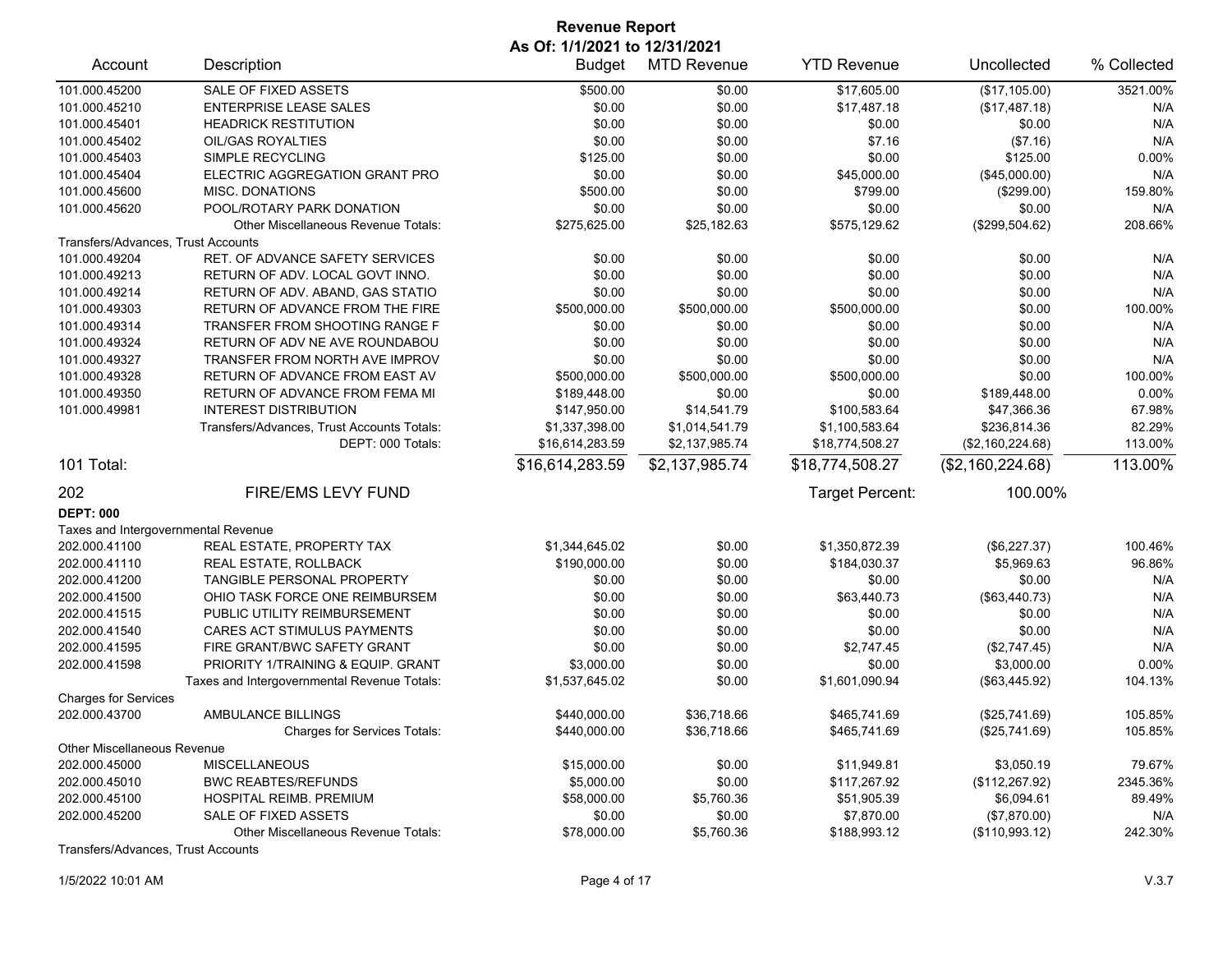| <b>Revenue Report</b>               |                                                                                                 |                                                |                                            |                                                |                                     |                               |  |
|-------------------------------------|-------------------------------------------------------------------------------------------------|------------------------------------------------|--------------------------------------------|------------------------------------------------|-------------------------------------|-------------------------------|--|
| Account                             | Description                                                                                     | As Of: 1/1/2021 to 12/31/2021<br><b>Budget</b> | <b>MTD Revenue</b>                         | <b>YTD Revenue</b>                             | Uncollected                         | % Collected                   |  |
| 202.000.49901                       | <b>TRANSFER FROM GENERAL</b><br>Transfers/Advances, Trust Accounts Totals:<br>DEPT: 000 Totals: | \$970,000.00<br>\$970,000.00<br>\$3,025,645.02 | \$60,000.00<br>\$60,000.00<br>\$102,479.02 | \$970,000.00<br>\$970,000.00<br>\$3,225,825.75 | \$0.00<br>\$0.00<br>(\$200, 180.73) | 100.00%<br>100.00%<br>106.62% |  |
| 202 Total:                          |                                                                                                 | \$3,025,645.02                                 | \$102,479.02                               | \$3,225,825.75                                 | (\$200, 180.73)                     | 106.62%                       |  |
| 203                                 | FIRE/EMS CAPITAL FUND                                                                           |                                                |                                            | Target Percent:                                | 100.00%                             |                               |  |
| <b>DEPT: 000</b>                    |                                                                                                 |                                                |                                            |                                                |                                     |                               |  |
| Other Miscellaneous Revenue         |                                                                                                 |                                                |                                            |                                                |                                     |                               |  |
| 203.000.45200                       | SALE OF FIXED ASSETS                                                                            | \$0.00                                         | \$0.00                                     | \$0.00                                         | \$0.00                              | N/A                           |  |
|                                     | Other Miscellaneous Revenue Totals:                                                             | \$0.00                                         | \$0.00                                     | \$0.00                                         | \$0.00                              | N/A                           |  |
| <b>Debt Proceeds</b>                |                                                                                                 |                                                |                                            |                                                |                                     |                               |  |
| 203.000.46200                       | SALE OF BONDS                                                                                   | \$0.00                                         | \$0.00                                     | \$0.00                                         | \$0.00                              | N/A                           |  |
|                                     | <b>Debt Proceeds Totals:</b>                                                                    | \$0.00                                         | \$0.00                                     | \$0.00                                         | \$0.00                              | N/A                           |  |
| Transfers/Advances, Trust Accounts  |                                                                                                 |                                                |                                            |                                                |                                     |                               |  |
| 203.000.49901                       | <b>TRANSFER FROM GENERAL</b>                                                                    | \$0.00                                         | \$0.00                                     | \$0.00                                         | \$0.00                              | N/A                           |  |
| 203.000.49902                       | <b>TRANSFER FROM FIRE/EMS LEVY</b>                                                              | \$0.00                                         | \$0.00                                     | \$0.00                                         | \$0.00                              | N/A                           |  |
|                                     | Transfers/Advances. Trust Accounts Totals:                                                      | \$0.00                                         | \$0.00                                     | \$0.00                                         | \$0.00                              | N/A                           |  |
|                                     | DEPT: 000 Totals:                                                                               | \$0.00                                         | \$0.00                                     | \$0.00                                         | \$0.00                              | N/A                           |  |
| 203 Total:                          |                                                                                                 | \$0.00                                         | \$0.00                                     | \$0.00                                         | \$0.00                              | N/A                           |  |
| 204                                 | SAFETY SERVICES INCOME TAX FUND                                                                 |                                                |                                            | <b>Target Percent:</b>                         | 100.00%                             |                               |  |
| <b>DEPT: 000</b>                    |                                                                                                 |                                                |                                            |                                                |                                     |                               |  |
| Taxes and Intergovernmental Revenue |                                                                                                 |                                                |                                            |                                                |                                     |                               |  |
| 204.000.41410                       | EMPLOYEE WITHHOLDING/TALLMADG                                                                   | \$975,750.00                                   | \$83,494.39                                | \$1,066,967.49                                 | (\$91,217.49)                       | 109.35%                       |  |
| 204.000.41420                       | <b>BUSINESS PAYMENTS/TALLMADGE</b>                                                              | \$146,875.00                                   | \$6,126.51                                 | \$283,211.16                                   | (\$136,336.16)                      | 192.82%                       |  |
| 204.000.41425                       | <b>INCOME TAX/UTILITY</b>                                                                       | \$0.00                                         | \$510.16                                   | \$2,034.79                                     | (\$2,034.79)                        | N/A                           |  |
| 204.000.41430                       | <b>INCOME TAX/INDIVIDUAL PAYMENTS</b>                                                           | \$162,500.00                                   | \$4,941.94                                 | \$180,219.09                                   | (\$17,719.09)                       | 110.90%                       |  |
|                                     | Taxes and Intergovernmental Revenue Totals:                                                     | \$1,285,125.00                                 | \$95,073.00                                | \$1,532,432.53                                 | (\$247,307.53)                      | 119.24%                       |  |
| Transfers/Advances, Trust Accounts  |                                                                                                 |                                                |                                            |                                                |                                     |                               |  |
| 204.000.49101                       | ADVANCE FROM THE GENERAL FUND                                                                   | \$656,560.50                                   | \$0.00                                     | \$656,560.50                                   | \$0.00                              | 100.00%                       |  |
|                                     | Transfers/Advances, Trust Accounts Totals:                                                      | \$656,560.50                                   | \$0.00                                     | \$656,560.50                                   | \$0.00                              | 100.00%                       |  |
|                                     | DEPT: 000 Totals:                                                                               | \$1,941,685.50                                 | \$95,073.00                                | \$2,188,993.03                                 | (\$247,307.53)                      | 112.74%                       |  |
| 204 Total:                          |                                                                                                 | \$1,941,685.50                                 | \$95,073.00                                | \$2,188,993.03                                 | (\$247,307.53)                      | 112.74%                       |  |
| 206                                 | <b>HIGHWAY FUND</b>                                                                             |                                                |                                            | Target Percent:                                | 100.00%                             |                               |  |
| <b>DEPT: 000</b>                    |                                                                                                 |                                                |                                            |                                                |                                     |                               |  |
| Taxes and Intergovernmental Revenue |                                                                                                 |                                                |                                            |                                                |                                     |                               |  |
| 206.000.41540                       | <b>MOTOR VEHICLE LICENSE</b>                                                                    | \$12,000.00                                    | \$1,150.55                                 | \$15,098.29                                    | (\$3,098.29)                        | 125.82%                       |  |
| 206.000.41570                       | <b>GASOLINE TAX</b>                                                                             | \$67,500.00                                    | \$7,070.90                                 | \$80,111.92                                    | (\$12,611.92)                       | 118.68%                       |  |
|                                     | Taxes and Intergovernmental Revenue Totals:                                                     | \$79,500.00                                    | \$8,221.45                                 | \$95,210.21                                    | (\$15,710.21)                       | 119.76%                       |  |
| <b>Other Miscellaneous Revenue</b>  |                                                                                                 |                                                |                                            |                                                |                                     |                               |  |
| 206.000.45000                       | <b>MISCELLANEOUS</b>                                                                            | \$0.00                                         | \$0.00                                     | \$0.00                                         | \$0.00                              | N/A                           |  |
| 206.000.45010                       | <b>BWC REBATES/REFUNDS</b>                                                                      | \$500.00                                       | \$0.00                                     | \$2,386.77                                     | (\$1,886.77)                        | 477.35%                       |  |
|                                     | Other Miscellaneous Revenue Totals:                                                             | \$500.00                                       | \$0.00                                     | \$2,386.77                                     | (\$1,886.77)                        | 477.35%                       |  |
| Transfers/Advances, Trust Accounts  |                                                                                                 |                                                |                                            |                                                |                                     |                               |  |
| 206.000.49981                       | <b>INTEREST DISTRIBUTION</b>                                                                    | \$50.00                                        | \$3.79                                     | \$36.18                                        | \$13.82                             | 72.36%                        |  |
| 1/5/2022 10:01 AM                   |                                                                                                 | Page 5 of 17                                   |                                            |                                                |                                     | V.3.7                         |  |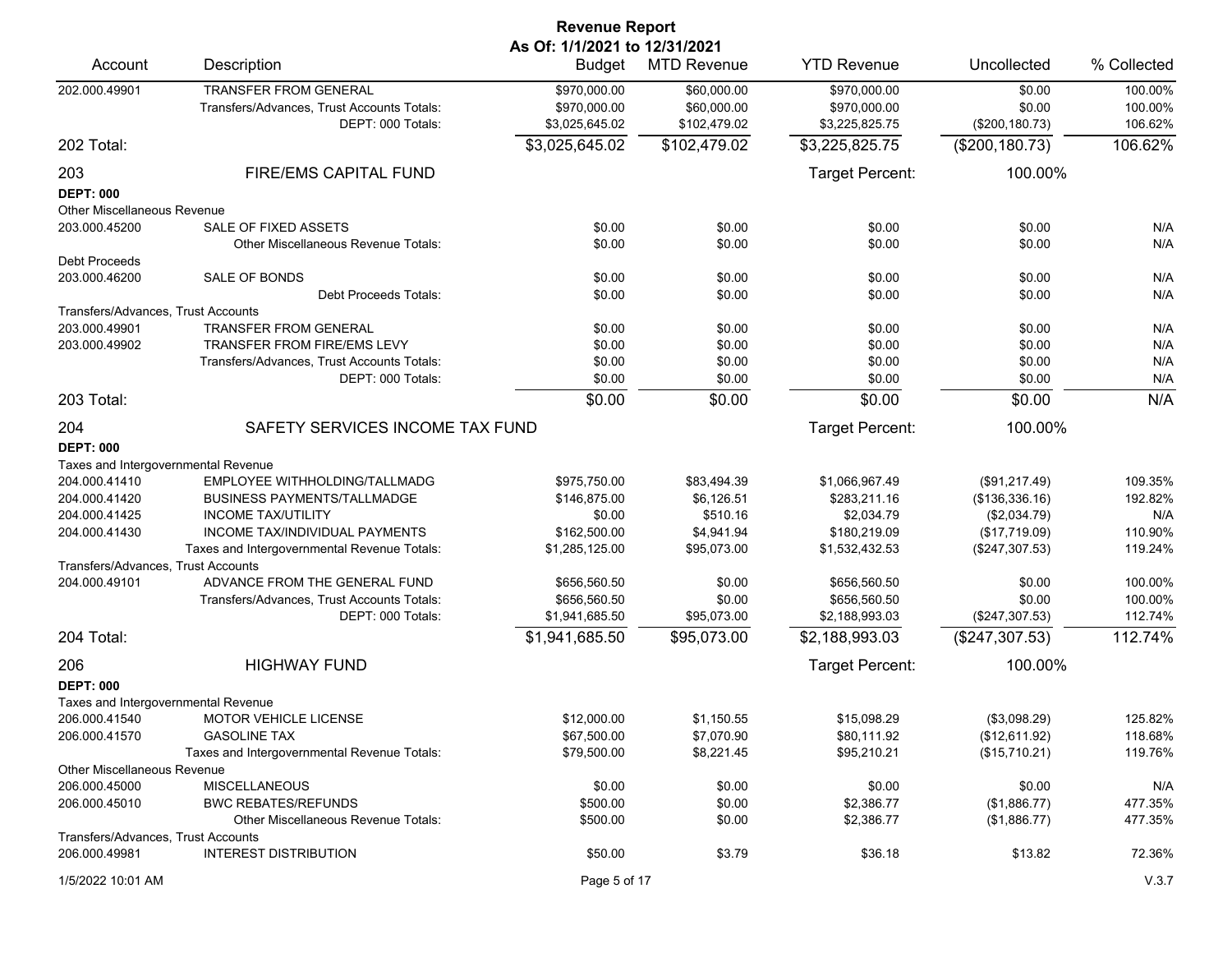| <b>Revenue Report</b><br>As Of: 1/1/2021 to 12/31/2021 |                                             |                |                    |                    |                |             |  |
|--------------------------------------------------------|---------------------------------------------|----------------|--------------------|--------------------|----------------|-------------|--|
| Account                                                | Description                                 | <b>Budget</b>  | <b>MTD Revenue</b> | <b>YTD Revenue</b> | Uncollected    | % Collected |  |
|                                                        | Transfers/Advances, Trust Accounts Totals:  | \$50.00        | \$3.79             | \$36.18            | \$13.82        | 72.36%      |  |
|                                                        | DEPT: 000 Totals:                           | \$80,050.00    | \$8,225.24         | \$97,633.16        | (\$17,583.16)  | 121.97%     |  |
| 206 Total:                                             |                                             | \$80,050.00    | \$8,225.24         | \$97,633.16        | (\$17,583.16)  | 121.97%     |  |
| 207                                                    | STREET MAINTENANCE & REPAIR                 |                |                    | Target Percent:    | 100.00%        |             |  |
| <b>DEPT: 000</b>                                       |                                             |                |                    |                    |                |             |  |
| Taxes and Intergovernmental Revenue                    |                                             |                |                    |                    |                |             |  |
| 207.000.41540                                          | MOTOR VEHICLE LICENSE TAX                   | \$150,000.00   | \$14,190.14        | \$186,211.94       | (\$36,211.94)  | 124.14%     |  |
| 207.000.41550                                          | AUTO REG-PERMISS. TAX                       | \$145,000.00   | \$11,580.00        | \$126,818.00       | \$18,182.00    | 87.46%      |  |
| 207.000.41551                                          | PERMISSIVE TAX REIMBURSEMENT                | \$75,000.00    | \$0.00             | \$85,880.00        | (\$10,880.00)  | 114.51%     |  |
| 207.000.41552                                          | <b>ODOT FUNDING</b>                         | \$0.00         | \$0.00             | \$0.00             | \$0.00         | N/A         |  |
| 207.000.41570                                          | <b>GASOLINE TAX</b>                         | \$950,000.00   | \$87,207.70        | \$988,046.61       | (\$38,046.61)  | 104.00%     |  |
| 207.000.41580                                          | INDIGENT BURIAL REIMBURSEMENT               | \$0.00         | \$0.00             | \$700.00           | (\$700.00)     | N/A         |  |
| 207.000.41593                                          | <b>RECYCLE GRANT</b>                        | \$17,537.00    | \$0.00             | \$17,537.00        | \$0.00         | 100.00%     |  |
|                                                        | Taxes and Intergovernmental Revenue Totals: | \$1,337,537.00 | \$112,977.84       | \$1,405,193.55     | (\$67,656.55)  | 105.06%     |  |
| <b>Special Assessments</b>                             |                                             |                |                    |                    |                |             |  |
| 207.000.42100                                          | SPEC. ASSESS. NE AVE                        | \$0.00         | \$0.00             | \$0.00             | \$0.00         | N/A         |  |
|                                                        | <b>Special Assessments Totals:</b>          | \$0.00         | \$0.00             | \$0.00             | \$0.00         | N/A         |  |
| <b>Charges for Services</b>                            |                                             |                |                    |                    |                |             |  |
| 207.000.43410                                          | SALE OF LOTS                                | \$35,000.00    | \$3,000.00         | \$61,100.00        | (\$26,100.00)  | 174.57%     |  |
| 207.000.43420                                          | <b>BURIALS</b>                              | \$30,000.00    | \$3,025.00         | \$34.175.00        | (\$4,175.00)   | 113.92%     |  |
|                                                        |                                             |                |                    | \$5,650.00         |                |             |  |
| 207.000.43430                                          | <b>FOUNDATIONS</b>                          | \$5,000.00     | \$200.00           |                    | (\$650.00)     | 113.00%     |  |
|                                                        | <b>Charges for Services Totals:</b>         | \$70,000.00    | \$6,225.00         | \$100,925.00       | (\$30,925.00)  | 144.18%     |  |
| Other Miscellaneous Revenue                            |                                             |                |                    |                    |                |             |  |
| 207.000.45000                                          | <b>MISCELLANEOUS</b>                        | \$12,000.00    | \$4,193.59         | \$21,923.08        | (\$9,923.08)   | 182.69%     |  |
| 207.000.45010                                          | <b>BWC REBATES/REFUNDS</b>                  | \$3,000.00     | \$0.00             | \$44,545.10        | (\$41,545.10)  | 1484.84%    |  |
| 207.000.45020                                          | <b>INSURANCE CLAIMS</b>                     | \$3,000.00     | \$2,687.92         | \$59,443.27        | (\$56,443.27)  | 1981.44%    |  |
| 207.000.45100                                          | HOSPITAL REIMB. PREMIUM                     | \$72,000.00    | \$8,105.55         | \$70,865.40        | \$1,134.60     | 98.42%      |  |
| 207.000.45200                                          | SALE OF FIXED ASSETS                        | \$0.00         | \$0.00             | \$4,749.50         | (\$4,749.50)   | N/A         |  |
| 207.000.45600                                          | CARMEN SCACCIO CEMETERY IMP DO              | \$0.00         | \$0.00             | \$0.00             | \$0.00         | N/A         |  |
| 207.000.45601                                          | <b>CONCRETE SIDEWALK REIMBURSEME</b>        | \$5,000.00     | \$0.00             | \$25,823.54        | (\$20,823.54)  | 516.47%     |  |
|                                                        | <b>Other Miscellaneous Revenue Totals:</b>  | \$95,000.00    | \$14,987.06        | \$227,349.89       | (\$132,349.89) | 239.32%     |  |
| Transfers/Advances, Trust Accounts                     |                                             |                |                    |                    |                |             |  |
| 207.000.49901                                          | <b>TRANSFER FROM GENERAL</b>                | \$2,027,104.00 | \$132,000.00       | \$2,027,104.00     | \$0.00         | 100.00%     |  |
| 207.000.49981                                          | <b>INTEREST DISTRIBUTION</b>                | \$650.00       | \$46.74            | \$446.38           | \$203.62       | 68.67%      |  |
|                                                        | Transfers/Advances, Trust Accounts Totals:  | \$2,027,754.00 | \$132,046.74       | \$2,027,550.38     | \$203.62       | 99.99%      |  |
|                                                        | DEPT: 000 Totals:                           | \$3,530,291.00 | \$266,236.64       | \$3,761,018.82     | (\$230,727.82) | 106.54%     |  |
| 207 Total:                                             |                                             | \$3,530,291.00 | \$266,236.64       | \$3,761,018.82     | (\$230,727.82) | 106.54%     |  |
| 210                                                    | <b>COMMUNITY DEVELOPMENT</b>                |                |                    | Target Percent:    | 100.00%        |             |  |
| <b>DEPT: 000</b>                                       |                                             |                |                    |                    |                |             |  |
|                                                        |                                             |                |                    |                    |                |             |  |
| Taxes and Intergovernmental Revenue                    |                                             |                |                    |                    |                |             |  |
| 210.000.41570                                          | <b>BLOCK GRANT</b>                          | \$44,345.00    | \$0.00             | \$0.00             | \$44,345.00    | 0.00%       |  |
|                                                        | Taxes and Intergovernmental Revenue Totals: | \$44,345.00    | \$0.00             | \$0.00             | \$44,345.00    | 0.00%       |  |
| Transfers/Advances, Trust Accounts                     |                                             |                |                    |                    |                |             |  |
| 210.000.49101                                          | TRANSFER FROM GENERAL FUND                  | \$39,345.00    | \$0.00             | \$29,345.00        | \$10,000.00    | 74.58%      |  |
| 1/5/2022 10:01 AM                                      |                                             | Page 6 of 17   |                    |                    |                | V.3.7       |  |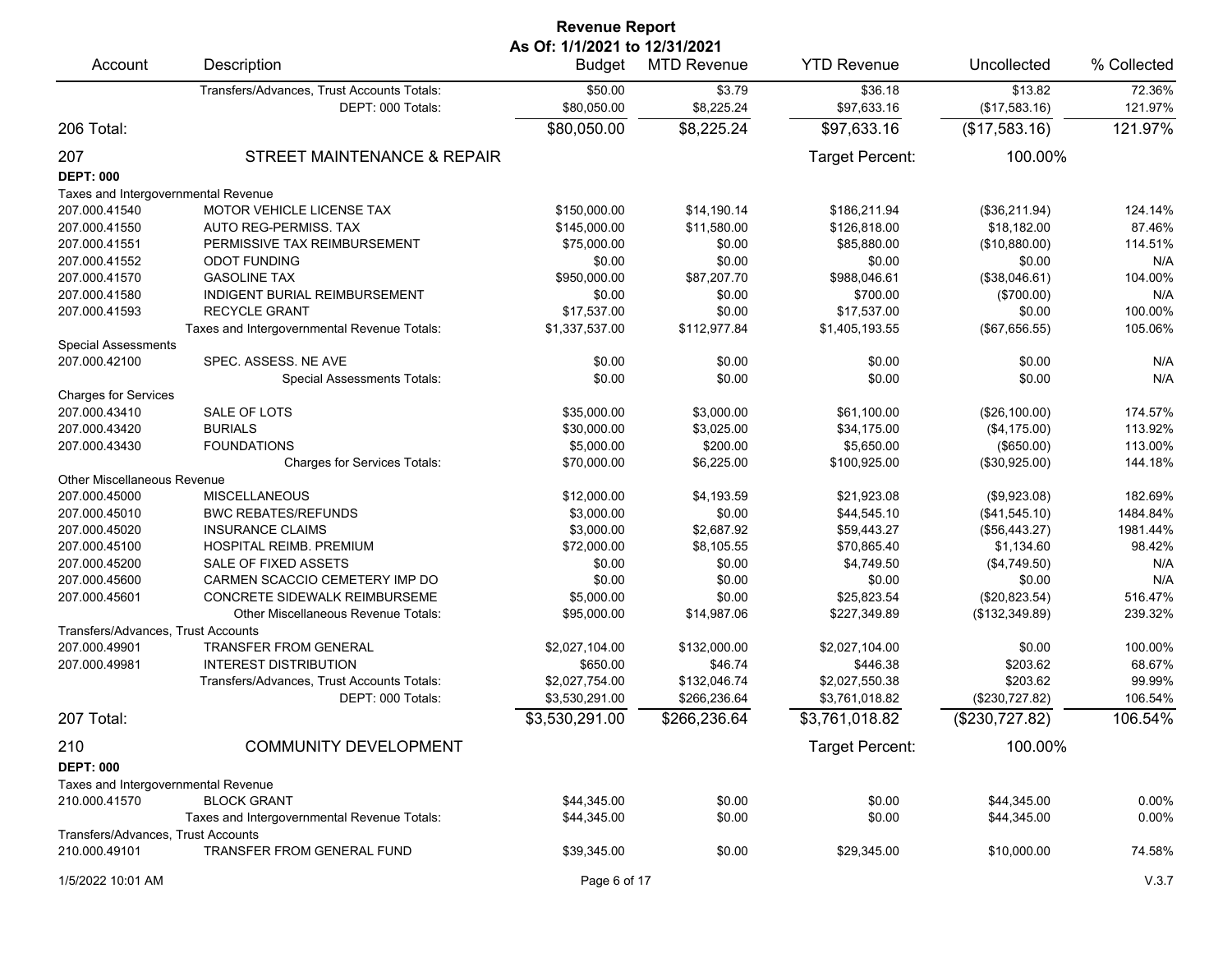|                                                         |                                                                 | <b>Revenue Report</b> |                    |                        |                  |             |  |  |
|---------------------------------------------------------|-----------------------------------------------------------------|-----------------------|--------------------|------------------------|------------------|-------------|--|--|
|                                                         | As Of: 1/1/2021 to 12/31/2021                                   |                       |                    |                        |                  |             |  |  |
| Account                                                 | Description                                                     | Budget                | <b>MTD Revenue</b> | <b>YTD Revenue</b>     | Uncollected      | % Collected |  |  |
| 210.000.49901                                           | ADVANCE FROM GENERAL                                            | \$0.00                | \$0.00             | \$0.00                 | \$0.00           | N/A         |  |  |
|                                                         | Transfers/Advances, Trust Accounts Totals:                      | \$39,345.00           | \$0.00             | \$29,345.00            | \$10,000.00      | 74.58%      |  |  |
|                                                         | DEPT: 000 Totals:                                               | \$83,690.00           | \$0.00             | \$29,345.00            | \$54,345.00      | 35.06%      |  |  |
| 210 Total:                                              |                                                                 | \$83,690.00           | \$0.00             | \$29,345.00            | \$54,345.00      | 35.06%      |  |  |
| 212                                                     | ALCOHOL ENF. & EDUCATION FUND                                   |                       |                    | Target Percent:        | 100.00%          |             |  |  |
| <b>DEPT: 000</b>                                        |                                                                 |                       |                    |                        |                  |             |  |  |
| Fines, Licenses & Permits                               |                                                                 |                       |                    |                        |                  |             |  |  |
| 212.000.44200                                           | ALCOHOL ENFORCE, & EDUCATION                                    | \$500.00              | \$25.00            | \$497.57               | \$2.43           | 99.51%      |  |  |
|                                                         | Fines, Licenses & Permits Totals:                               | \$500.00              | \$25.00            | \$497.57               | \$2.43           | 99.51%      |  |  |
|                                                         | DEPT: 000 Totals:                                               | \$500.00              | \$25.00            | \$497.57               | \$2.43           | 99.51%      |  |  |
| 212 Total:                                              |                                                                 | \$500.00              | \$25.00            | \$497.57               | \$2.43           | 99.51%      |  |  |
| 213                                                     | LOCAL GOV'T INNOVATION GRANT                                    |                       |                    | <b>Target Percent:</b> | 100.00%          |             |  |  |
| <b>DEPT: 000</b>                                        |                                                                 |                       |                    |                        |                  |             |  |  |
| Taxes and Intergovernmental Revenue                     |                                                                 |                       |                    |                        |                  |             |  |  |
| 213.000.41500                                           | LOCAL GOV'T INNOVATION GRANT                                    | \$0.00                | \$0.00             | \$0.00                 | \$0.00           | N/A         |  |  |
|                                                         | Taxes and Intergovernmental Revenue Totals:                     | \$0.00                | \$0.00             | \$0.00                 | \$0.00           | N/A         |  |  |
| Transfers/Advances, Trust Accounts                      |                                                                 |                       |                    |                        |                  |             |  |  |
| 213.000.49101                                           | TRANSFER/ADV. FROM GENERAL FUN                                  | \$0.00                | \$0.00             | \$0.00                 | \$0.00           | N/A         |  |  |
|                                                         | Transfers/Advances, Trust Accounts Totals:                      | \$0.00                | \$0.00             | \$0.00                 | \$0.00           | N/A         |  |  |
|                                                         | DEPT: 000 Totals:                                               | \$0.00                | \$0.00             | \$0.00                 | \$0.00           | N/A         |  |  |
| 213 Total:                                              |                                                                 | \$0.00                | \$0.00             | \$0.00                 | \$0.00           | N/A         |  |  |
| 214                                                     | ABAND. GAS STAT. CLEANUP GRANT                                  |                       |                    | Target Percent:        | 100.00%          |             |  |  |
| <b>DEPT: 000</b>                                        |                                                                 |                       |                    |                        |                  |             |  |  |
| Taxes and Intergovernmental Revenue                     |                                                                 |                       |                    |                        |                  |             |  |  |
| 214.000.41500                                           | ABAND. GAS STAT. CLEANUP GRANT                                  | \$0.00                | \$0.00             | \$0.00                 | \$0.00           | N/A         |  |  |
|                                                         | Taxes and Intergovernmental Revenue Totals:                     | \$0.00                | \$0.00             | \$0.00                 | \$0.00           | N/A         |  |  |
| Transfers/Advances, Trust Accounts                      |                                                                 |                       |                    |                        |                  |             |  |  |
| 214.000.49101                                           | TRANSFER/ADV. FROM GENERAL FUN                                  | \$0.00<br>\$0.00      | \$0.00<br>\$0.00   | \$0.00<br>\$0.00       | \$0.00<br>\$0.00 | N/A<br>N/A  |  |  |
|                                                         | Transfers/Advances, Trust Accounts Totals:<br>DEPT: 000 Totals: | \$0.00                | \$0.00             | \$0.00                 | \$0.00           | N/A         |  |  |
| 214 Total:                                              |                                                                 | \$0.00                | \$0.00             | \$0.00                 | \$0.00           | N/A         |  |  |
| 217                                                     | LOCAL CORONAVIRUS RELIEF FUND                                   |                       |                    | <b>Target Percent:</b> | 100.00%          |             |  |  |
|                                                         |                                                                 |                       |                    |                        |                  |             |  |  |
| <b>DEPT: 000</b><br>Taxes and Intergovernmental Revenue |                                                                 |                       |                    |                        |                  |             |  |  |
| 217.000.41500                                           | HB 481 & HB 614 CARES ACT FUNDING                               | \$0.00                | \$0.00             | \$0.00                 | \$0.00           | N/A         |  |  |
|                                                         | Taxes and Intergovernmental Revenue Totals:                     | \$0.00                | \$0.00             | \$0.00                 | \$0.00           | N/A         |  |  |
| <b>Other Miscellaneous Revenue</b>                      |                                                                 |                       |                    |                        |                  |             |  |  |
| 217.000.45000                                           | OTHER MISC.                                                     | \$0.00                | \$0.00             | \$0.00                 | \$0.00           | N/A         |  |  |
|                                                         | Other Miscellaneous Revenue Totals:                             | \$0.00                | \$0.00             | \$0.00                 | \$0.00           | N/A         |  |  |
|                                                         | DEPT: 000 Totals:                                               | \$0.00                | \$0.00             | \$0.00                 | \$0.00           | N/A         |  |  |
| 217 Total:                                              |                                                                 | \$0.00                | \$0.00             | \$0.00                 | \$0.00           | N/A         |  |  |
|                                                         |                                                                 |                       |                    |                        |                  |             |  |  |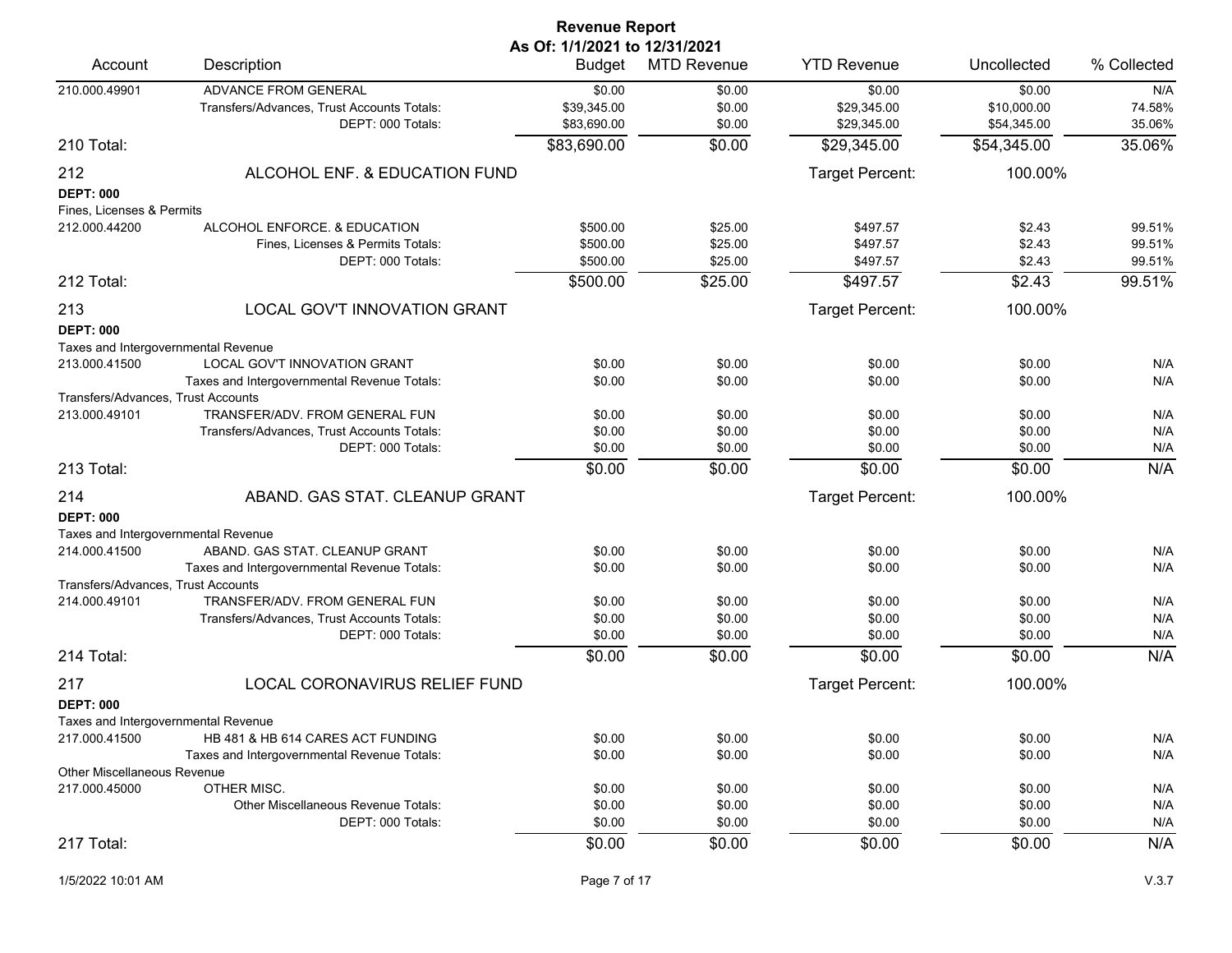|                                     |                                                                  | <b>Revenue Report</b>                          |                            |                              |                  |                    |
|-------------------------------------|------------------------------------------------------------------|------------------------------------------------|----------------------------|------------------------------|------------------|--------------------|
| Account                             | Description                                                      | As Of: 1/1/2021 to 12/31/2021<br><b>Budget</b> | <b>MTD Revenue</b>         | <b>YTD Revenue</b>           | Uncollected      | % Collected        |
| 218                                 | SUMMIT COUNTY COVID-19 PSGP FUND                                 |                                                |                            | Target Percent:              | 100.00%          |                    |
| <b>DEPT: 000</b>                    |                                                                  |                                                |                            |                              |                  |                    |
| Taxes and Intergovernmental Revenue |                                                                  |                                                |                            |                              |                  |                    |
| 218.000.41500                       | <b>CARES ACT FUNDING</b>                                         | \$0.00                                         | \$0.00                     | \$0.00                       | \$0.00           | N/A                |
|                                     | Taxes and Intergovernmental Revenue Totals:                      | \$0.00                                         | \$0.00                     | \$0.00                       | \$0.00           | N/A                |
| <b>Other Miscellaneous Revenue</b>  |                                                                  |                                                |                            |                              |                  |                    |
| 218.000.45000                       | OTHER MISC.<br><b>Other Miscellaneous Revenue Totals:</b>        | \$0.00                                         | \$0.00                     | \$0.00                       | \$0.00           | N/A                |
|                                     | DEPT: 000 Totals:                                                | \$0.00<br>\$0.00                               | \$0.00<br>\$0.00           | \$0.00<br>\$0.00             | \$0.00<br>\$0.00 | N/A<br>N/A         |
| 218 Total:                          |                                                                  | \$0.00                                         | \$0.00                     | \$0.00                       | \$0.00           | N/A                |
|                                     |                                                                  |                                                |                            |                              |                  |                    |
| 219                                 | AMERICAN RESCUE PLAN ACT FUND                                    |                                                |                            | Target Percent:              | 100.00%          |                    |
| <b>DEPT: 000</b>                    |                                                                  |                                                |                            |                              |                  |                    |
| Taxes and Intergovernmental Revenue |                                                                  |                                                |                            |                              |                  |                    |
| 219.000.41500                       | <b>ARPA FUNDING</b>                                              | \$917,566.91                                   | \$0.00                     | \$917.566.91                 | \$0.00           | 100.00%            |
|                                     | Taxes and Intergovernmental Revenue Totals:<br>DEPT: 000 Totals: | \$917,566.91<br>\$917,566.91                   | \$0.00<br>\$0.00           | \$917,566.91<br>\$917,566.91 | \$0.00<br>\$0.00 | 100.00%<br>100.00% |
| 219 Total:                          |                                                                  |                                                | \$0.00                     |                              | \$0.00           | 100.00%            |
|                                     |                                                                  | \$917,566.91                                   |                            | \$917,566.91                 |                  |                    |
| 220                                 | FEMA CORONAVIRUS EMERGENCY<br>SUPPLEMENTAL PROGRAM FUND          |                                                |                            | Target Percent:              | 100.00%          |                    |
| <b>DEPT: 000</b>                    |                                                                  |                                                |                            |                              |                  |                    |
| Taxes and Intergovernmental Revenue |                                                                  |                                                |                            |                              |                  |                    |
| 220.000.41500                       | FEMA CORONAVIRUS EMERGENCY SU                                    | \$61,916.12                                    | \$0.00                     | \$61,916.12                  | \$0.00           | 100.00%            |
|                                     | Taxes and Intergovernmental Revenue Totals:                      | \$61,916.12                                    | \$0.00                     | \$61,916.12                  | \$0.00           | 100.00%            |
|                                     | DEPT: 000 Totals:                                                | \$61,916.12                                    | \$0.00                     | \$61,916.12                  | \$0.00           | 100.00%            |
| 220 Total:                          |                                                                  | \$61,916.12                                    | \$0.00                     | \$61,916.12                  | \$0.00           | 100.00%            |
| 280                                 | TALLMADGE RESERVE INCENTIVE DISTRICT TIF<br><b>FUND</b>          |                                                |                            | Target Percent:              | 100.00%          |                    |
| <b>DEPT: 000</b>                    |                                                                  |                                                |                            |                              |                  |                    |
| <b>Other Miscellaneous Revenue</b>  |                                                                  |                                                |                            |                              |                  |                    |
| 280.000.45000                       | OTHER MISC.                                                      | \$0.00                                         | \$0.00                     | \$0.00                       | \$0.00           | N/A                |
|                                     | Other Miscellaneous Revenue Totals:                              | \$0.00                                         | \$0.00                     | \$0.00                       | \$0.00           | N/A                |
| Transfers/Advances, Trust Accounts  |                                                                  |                                                |                            |                              |                  |                    |
| 280.000.49101                       | ADVANCE FROM THE GENERAL FUND                                    | \$72,516.30                                    | \$25,000.00                | \$72,516.30                  | \$0.00           | 100.00%            |
|                                     | Transfers/Advances, Trust Accounts Totals:<br>DEPT: 000 Totals:  | \$72,516.30<br>\$72,516.30                     | \$25,000.00<br>\$25,000.00 | \$72,516.30<br>\$72,516.30   | \$0.00           | 100.00%<br>100.00% |
|                                     |                                                                  |                                                |                            |                              | \$0.00           |                    |
| 280 Total:                          |                                                                  | \$72,516.30                                    | \$25,000.00                | \$72,516.30                  | \$0.00           | 100.00%            |
| 292                                 | <b>LAW ENFORCEMENT</b>                                           |                                                |                            | Target Percent:              | 100.00%          |                    |
| <b>DEPT: 000</b>                    |                                                                  |                                                |                            |                              |                  |                    |
| Fines, Licenses & Permits           |                                                                  |                                                |                            |                              |                  |                    |
| 292.000.44300                       | <b>CRIMINAL RELATED FINES</b>                                    | \$0.00                                         | \$0.00                     | \$0.00                       | \$0.00           | N/A                |
|                                     | Fines, Licenses & Permits Totals:                                | \$0.00                                         | \$0.00                     | \$0.00                       | \$0.00           | N/A                |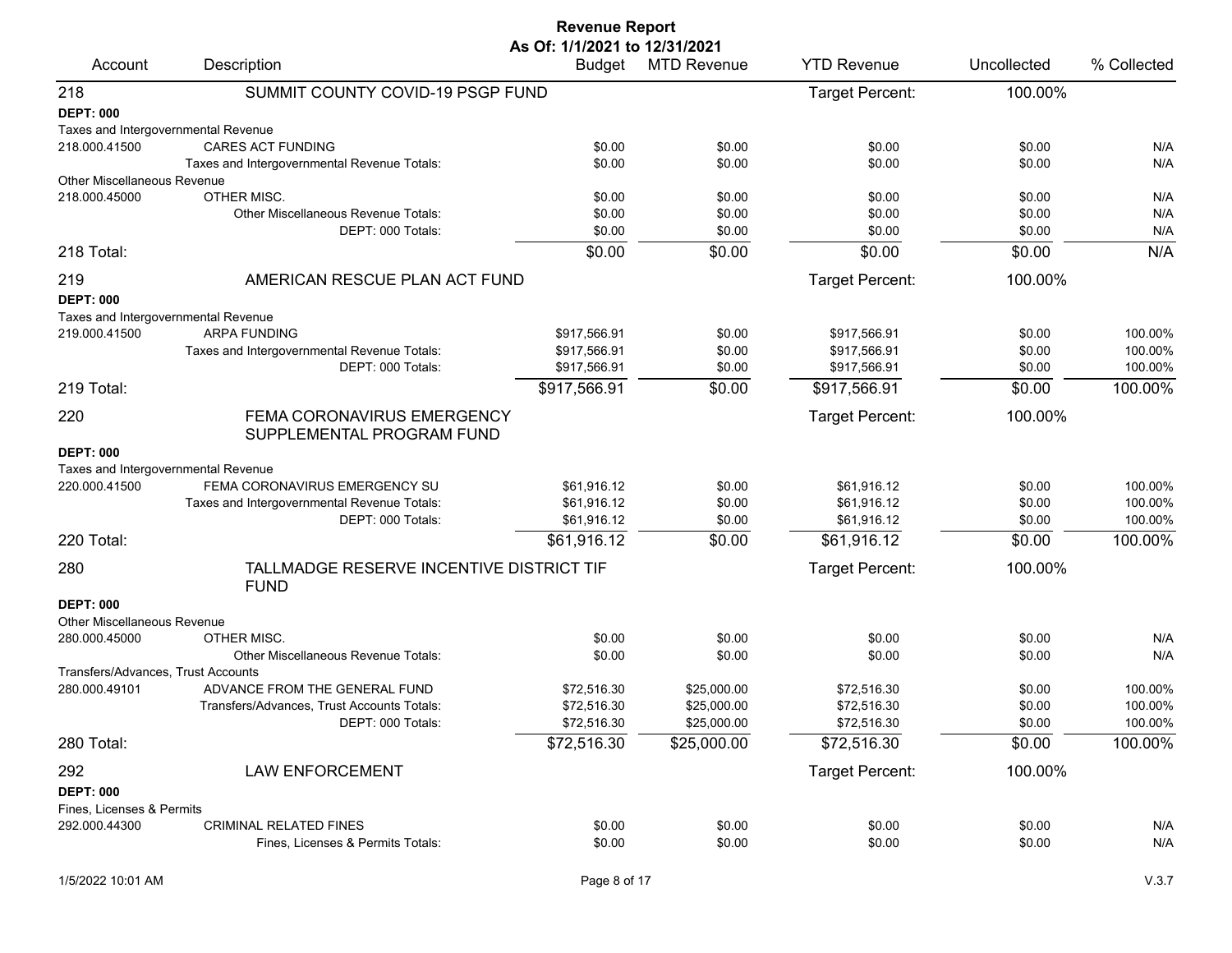| <b>Revenue Report</b>              |                                                                      |                |                    |                        |             |             |  |  |  |
|------------------------------------|----------------------------------------------------------------------|----------------|--------------------|------------------------|-------------|-------------|--|--|--|
| As Of: 1/1/2021 to 12/31/2021      |                                                                      |                |                    |                        |             |             |  |  |  |
| Account                            | Description                                                          | Budget         | <b>MTD Revenue</b> | <b>YTD Revenue</b>     | Uncollected | % Collected |  |  |  |
| Other Miscellaneous Revenue        |                                                                      |                |                    |                        |             |             |  |  |  |
| 292.000.45600                      | DONATION CRIME PREVENTION                                            | \$0.00         | \$0.00             | \$0.00                 | \$0.00      | N/A         |  |  |  |
|                                    | <b>Other Miscellaneous Revenue Totals:</b>                           | \$0.00         | \$0.00             | \$0.00                 | \$0.00      | N/A         |  |  |  |
| Debt Proceeds                      |                                                                      |                |                    |                        |             |             |  |  |  |
| 292.000.46700                      | SALE/FORFIETURE OF CRIMINAL ASSE                                     | \$0.00         | \$0.00             | \$0.00                 | \$0.00      | N/A         |  |  |  |
|                                    | Debt Proceeds Totals:                                                | \$0.00         | \$0.00             | \$0.00                 | \$0.00      | N/A         |  |  |  |
|                                    | DEPT: 000 Totals:                                                    | \$0.00         | \$0.00             | \$0.00                 | \$0.00      | N/A         |  |  |  |
| 292 Total:                         |                                                                      | \$0.00         | \$0.00             | \$0.00                 | \$0.00      | N/A         |  |  |  |
| 293                                | DRUG LAW ENFORCEMENT                                                 |                |                    | <b>Target Percent:</b> | 100.00%     |             |  |  |  |
| <b>DEPT: 000</b>                   |                                                                      |                |                    |                        |             |             |  |  |  |
| Fines, Licenses & Permits          |                                                                      |                |                    |                        |             |             |  |  |  |
| 293.000.44300                      | DRUG RELATED FINES                                                   | \$6,000.00     | \$100.00           | \$3,324.62             | \$2,675.38  | 55.41%      |  |  |  |
|                                    | Fines, Licenses & Permits Totals:                                    | \$6,000.00     | \$100.00           | \$3,324.62             | \$2,675.38  | 55.41%      |  |  |  |
| Debt Proceeds                      |                                                                      |                |                    |                        |             |             |  |  |  |
| 293.000.46700                      | SALE OF CRIMINAL ASSETS                                              | \$0.00         | \$0.00             | \$0.00                 | \$0.00      | N/A         |  |  |  |
|                                    | Debt Proceeds Totals:                                                | \$0.00         | \$0.00             | \$0.00                 | \$0.00      | N/A         |  |  |  |
|                                    | DEPT: 000 Totals:                                                    | \$6,000.00     | \$100.00           | \$3,324.62             | \$2,675.38  | 55.41%      |  |  |  |
| 293 Total:                         |                                                                      | \$6,000.00     | \$100.00           | \$3,324.62             | \$2,675.38  | 55.41%      |  |  |  |
| 295                                | LAW ENFORMCEMENT ASSISTANCE                                          |                |                    | <b>Target Percent:</b> | 100.00%     |             |  |  |  |
|                                    |                                                                      |                |                    |                        |             |             |  |  |  |
| <b>DEPT: 000</b>                   |                                                                      |                |                    |                        |             |             |  |  |  |
| 295.000.41500                      | Taxes and Intergovernmental Revenue<br>LAW ENFORCEMENT ASSISTANCE GR |                |                    |                        |             |             |  |  |  |
|                                    |                                                                      | \$0.00         | \$0.00             | \$0.00                 | \$0.00      | N/A         |  |  |  |
|                                    | Taxes and Intergovernmental Revenue Totals:                          | \$0.00         | \$0.00             | \$0.00                 | \$0.00      | N/A         |  |  |  |
|                                    | DEPT: 000 Totals:                                                    | \$0.00         | \$0.00             | \$0.00                 | \$0.00      | N/A         |  |  |  |
| 295 Total:                         |                                                                      | \$0.00         | \$0.00             | \$0.00                 | \$0.00      | N/A         |  |  |  |
| 303                                | FIRE STATION CONSTRUCTION FUND                                       |                |                    | Target Percent:        | 100.00%     |             |  |  |  |
| <b>DEPT: 000</b>                   |                                                                      |                |                    |                        |             |             |  |  |  |
|                                    | Taxes and Intergovernmental Revenue                                  |                |                    |                        |             |             |  |  |  |
| 303.000.41587                      | SUMMIT COUNTY LAND BANK DISC. G                                      | \$10,000.00    | \$0.00             | \$10,000.00            | \$0.00      | 100.00%     |  |  |  |
|                                    | Taxes and Intergovernmental Revenue Totals:                          | \$10,000.00    | \$0.00             | \$10,000.00            | \$0.00      | 100.00%     |  |  |  |
| <b>Debt Proceeds</b>               |                                                                      |                |                    |                        |             |             |  |  |  |
| 303.000.46100                      | SALE OF NOTE/BONDS                                                   | \$8,000,000.00 | \$0.00             | \$8,000,000.00         | \$0.00      | 100.00%     |  |  |  |
|                                    | Debt Proceeds Totals:                                                | \$8,000,000.00 | \$0.00             | \$8,000,000.00         | \$0.00      | 100.00%     |  |  |  |
| Transfers/Advances, Trust Accounts |                                                                      |                |                    |                        |             |             |  |  |  |
| 303.000.49101                      | TRANSFER/ADVANCE FROM GENERAL                                        | \$654,600.00   | \$0.00             | \$654,600.00           | \$0.00      | 100.00%     |  |  |  |
| 303.000.49204                      | TRANSFER FROM SAFETY SERVICES I                                      | \$250,000.00   | \$0.00             | \$250,000.00           | \$0.00      | 100.00%     |  |  |  |
| 303.000.49904                      | ADVANCE FROM SAFETY SERVICE INC                                      | \$406,560.50   | \$0.00             | \$406,560.50           | \$0.00      | 100.00%     |  |  |  |
|                                    | Transfers/Advances, Trust Accounts Totals:                           | \$1,311,160.50 | \$0.00             | \$1,311,160.50         | \$0.00      | 100.00%     |  |  |  |
|                                    | DEPT: 000 Totals:                                                    | \$9,321,160.50 | \$0.00             | \$9,321,160.50         | \$0.00      | 100.00%     |  |  |  |
| 303 Total:                         |                                                                      | \$9,321,160.50 | \$0.00             | \$9,321,160.50         | \$0.00      | 100.00%     |  |  |  |
| 314                                | TALLMADGE SHOOTING RANGE                                             |                |                    | <b>Target Percent:</b> | 100.00%     |             |  |  |  |
| <b>DEPT: 000</b>                   |                                                                      |                |                    |                        |             |             |  |  |  |
|                                    |                                                                      |                |                    |                        |             |             |  |  |  |

1/5/2022 10:01 AM Page 9 of 17 V.3.7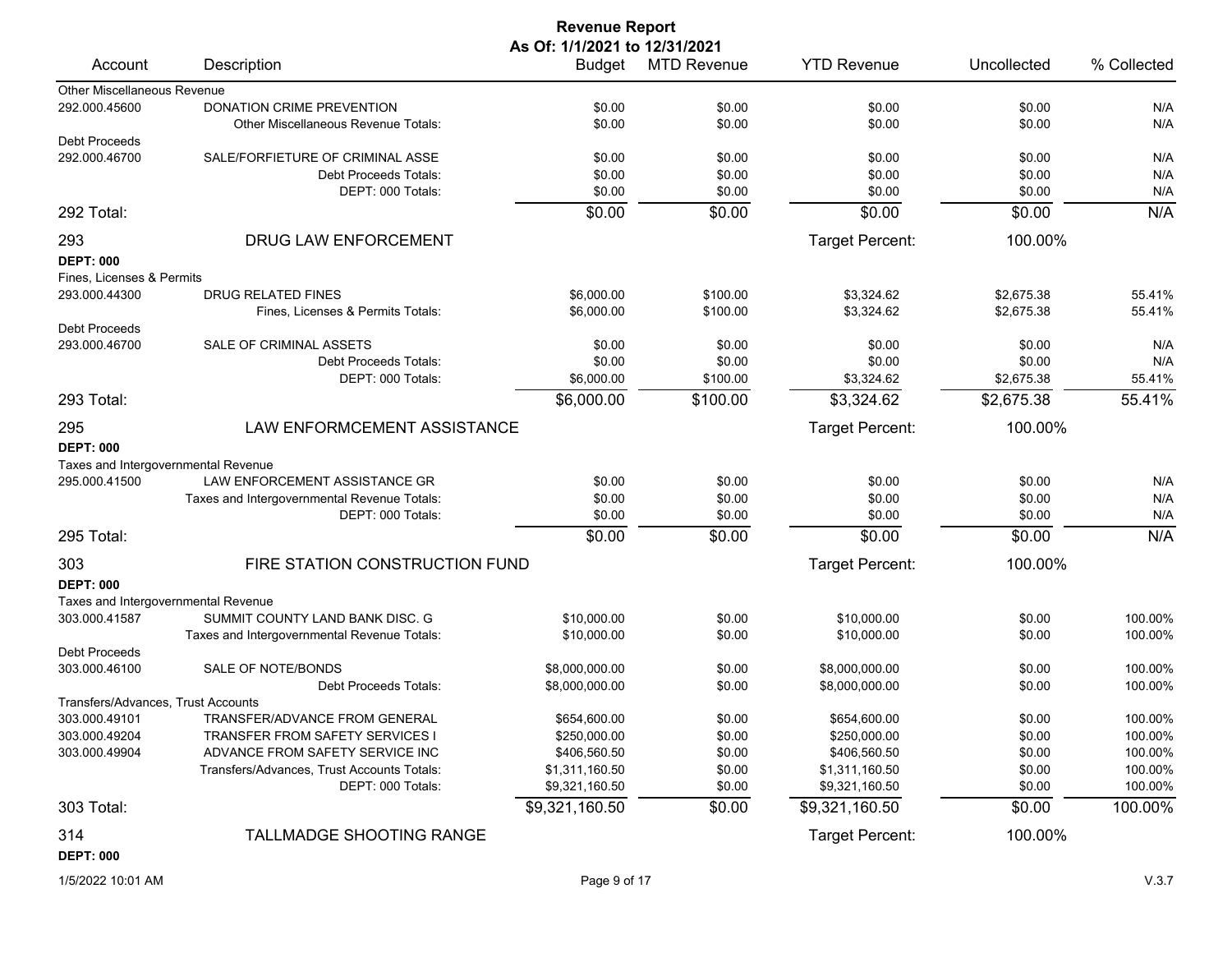| <b>Revenue Report</b>               |                                             |                |                    |                    |                |             |  |  |
|-------------------------------------|---------------------------------------------|----------------|--------------------|--------------------|----------------|-------------|--|--|
|                                     | As Of: 1/1/2021 to 12/31/2021               |                |                    |                    |                |             |  |  |
| Account                             | Description                                 | Budget         | <b>MTD Revenue</b> | <b>YTD Revenue</b> | Uncollected    | % Collected |  |  |
| Transfers/Advances, Trust Accounts  |                                             |                |                    |                    |                |             |  |  |
| 314.000.49901                       | TRANSFER FROM GENERAL FUND                  | \$0.00         | \$0.00             | \$0.00             | \$0.00         | N/A         |  |  |
|                                     | Transfers/Advances, Trust Accounts Totals:  | \$0.00         | \$0.00             | \$0.00             | \$0.00         | N/A         |  |  |
|                                     | DEPT: 000 Totals:                           | \$0.00         | \$0.00             | \$0.00             | \$0.00         | N/A         |  |  |
| 314 Total:                          |                                             | \$0.00         | \$0.00             | \$0.00             | \$0.00         | N/A         |  |  |
| 319                                 | <b>GENERAL INFRA RESERVE</b>                |                |                    | Target Percent:    | 100.00%        |             |  |  |
| <b>DEPT: 000</b>                    |                                             |                |                    |                    |                |             |  |  |
| Taxes and Intergovernmental Revenue |                                             |                |                    |                    |                |             |  |  |
| 319.000.41500                       | ENERGY EFFIC. CONS. BLOCK GRANT             | \$0.00         | \$0.00             | \$0.00             | \$0.00         | N/A         |  |  |
|                                     | Taxes and Intergovernmental Revenue Totals: | \$0.00         | \$0.00             | \$0.00             | \$0.00         | N/A         |  |  |
| <b>Other Miscellaneous Revenue</b>  |                                             |                |                    |                    |                |             |  |  |
| 319.000.45000                       | OTHER MISC.                                 | \$0.00         | \$0.00             | \$0.00             | \$0.00         | N/A         |  |  |
|                                     | <b>Other Miscellaneous Revenue Totals:</b>  | \$0.00         | \$0.00             | \$0.00             | \$0.00         | N/A         |  |  |
| Transfers/Advances, Trust Accounts  |                                             |                |                    |                    |                |             |  |  |
| 319.000.49901                       | <b>TRANSFER FROM GENERAL</b>                | \$30,000.00    | \$0.00             | \$30,000.00        | \$0.00         | 100.00%     |  |  |
|                                     | Transfers/Advances, Trust Accounts Totals:  | \$30,000.00    | \$0.00             | \$30,000.00        | \$0.00         | 100.00%     |  |  |
|                                     | DEPT: 000 Totals:                           | \$30,000.00    | \$0.00             | \$30,000.00        | \$0.00         | 100.00%     |  |  |
| 319 Total:                          |                                             | \$30,000.00    | \$0.00             | \$30,000.00        | \$0.00         | 100.00%     |  |  |
| 324                                 | NE AVE ROUND ABOUT                          |                |                    | Target Percent:    | 100.00%        |             |  |  |
| <b>DEPT: 000</b>                    |                                             |                |                    |                    |                |             |  |  |
| Taxes and Intergovernmental Revenue |                                             |                |                    |                    |                |             |  |  |
| 324.000.41500                       | <b>CMAQ FUNDS</b>                           | \$0.00         | \$0.00             | \$0.00             | \$0.00         | N/A         |  |  |
|                                     | Taxes and Intergovernmental Revenue Totals: | \$0.00         | \$0.00             | \$0.00             | \$0.00         | N/A         |  |  |
|                                     | DEPT: 000 Totals:                           | \$0.00         | \$0.00             | \$0.00             | \$0.00         | N/A         |  |  |
| 324 Total:                          |                                             | \$0.00         | \$0.00             | \$0.00             | \$0.00         | N/A         |  |  |
| 326                                 | <b>MACA POOL</b>                            |                |                    | Target Percent:    | 100.00%        |             |  |  |
| <b>DEPT: 000</b>                    |                                             |                |                    |                    |                |             |  |  |
| Other Miscellaneous Revenue         |                                             |                |                    |                    |                |             |  |  |
| 326.000.45620                       | POOL/ROTARY PARK DONATION                   | \$0.00         | \$0.00             | \$0.00             | \$0.00         | N/A         |  |  |
|                                     | <b>Other Miscellaneous Revenue Totals:</b>  | \$0.00         | \$0.00             | \$0.00             | \$0.00         | N/A         |  |  |
|                                     | DEPT: 000 Totals:                           | \$0.00         | \$0.00             | \$0.00             | \$0.00         | N/A         |  |  |
| 326 Total:                          |                                             | \$0.00         | \$0.00             | \$0.00             | \$0.00         | N/A         |  |  |
| 328                                 | EAST AVE. IMPROVEMENT FUND                  |                |                    | Target Percent:    | 100.00%        |             |  |  |
| <b>DEPT: 000</b>                    |                                             |                |                    |                    |                |             |  |  |
| Taxes and Intergovernmental Revenue |                                             |                |                    |                    |                |             |  |  |
| 328.000.41500                       | CMAQ FUNDING - FEDERAL                      | \$2,019,961.00 | \$0.00             | \$724,826.32       | \$1,295,134.68 | 35.88%      |  |  |
| 328.000.41510                       | <b>CMAQ FUNDING - STATE</b>                 | \$0.00         | \$0.00             | \$80,536.27        | (\$80,536.27)  | N/A         |  |  |
| 328.000.41520                       | SUMMIT COUNTY FUNDING                       | \$209,751.41   | \$0.00             | \$0.00             | \$209,751.41   | 0.00%       |  |  |
|                                     | Taxes and Intergovernmental Revenue Totals: | \$2,229,712.41 | \$0.00             | \$805,362.59       | \$1,424,349.82 | 36.12%      |  |  |
| Other Miscellaneous Revenue         |                                             |                |                    |                    |                |             |  |  |
| 328.000.45000                       | <b>OTHER MISCELLANEOUS</b>                  | \$0.00         | \$0.00             | \$0.00             | \$0.00         | N/A         |  |  |
|                                     | Other Miscellaneous Revenue Totals:         | \$0.00         | \$0.00             | \$0.00             | \$0.00         | N/A         |  |  |
| 1/5/2022 10:01 AM                   |                                             | Page 10 of 17  |                    |                    |                | V.3.7       |  |  |
|                                     |                                             |                |                    |                    |                |             |  |  |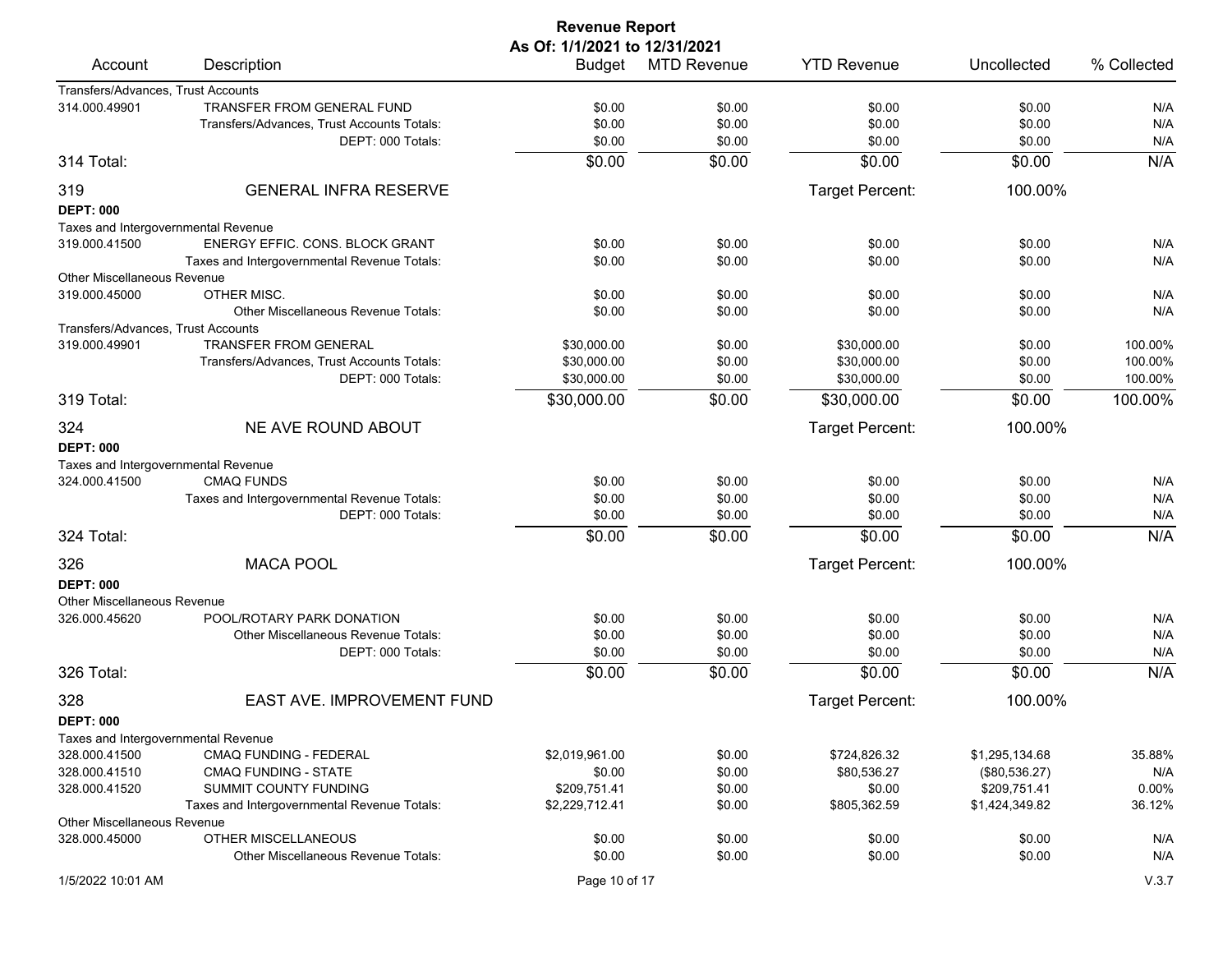|                                     |                                             | <b>Revenue Report</b> |                    |                        |                  |             |  |  |
|-------------------------------------|---------------------------------------------|-----------------------|--------------------|------------------------|------------------|-------------|--|--|
|                                     | As Of: 1/1/2021 to 12/31/2021               |                       |                    |                        |                  |             |  |  |
| Account                             | Description                                 |                       | Budget MTD Revenue | <b>YTD Revenue</b>     | Uncollected      | % Collected |  |  |
| <b>Debt Proceeds</b>                |                                             |                       |                    |                        |                  |             |  |  |
| 328.000.46100                       | SALE OF NOTES/BONDS                         | \$1.000.000.00        | \$0.00             | \$1,000,000.00         | \$0.00           | 100.00%     |  |  |
|                                     | Debt Proceeds Totals:                       | \$1,000,000.00        | \$0.00             | \$1,000,000.00         | \$0.00           | 100.00%     |  |  |
| Transfers/Advances, Trust Accounts  |                                             |                       |                    |                        |                  |             |  |  |
| 328.000.49101                       | ADVANCE FROM THE GENERAL FUND               | \$500,000.00          | \$0.00             | \$500,000.00           | \$0.00           | 100.00%     |  |  |
| 328.000.49280                       | TRANSFER FROM TALLMADGE RESER               | \$72,516.30           | \$25,000.00        | \$72,516.30            | \$0.00           | 100.00%     |  |  |
|                                     | Transfers/Advances, Trust Accounts Totals:  | \$572,516.30          | \$25,000.00        | \$572,516.30           | \$0.00           | 100.00%     |  |  |
|                                     | DEPT: 000 Totals:                           | \$3,802,228.71        | \$25,000.00        | \$2,377,878.89         | \$1,424,349.82   | 62.54%      |  |  |
| 328 Total:                          |                                             | \$3,802,228.71        | \$25,000.00        | \$2,377,878.89         | \$1,424,349.82   | 62.54%      |  |  |
| 350                                 | FEMA HAZARD MITIGATION GRANT FUND           |                       |                    | Target Percent:        | 100.00%          |             |  |  |
| <b>DEPT: 000</b>                    |                                             |                       |                    |                        |                  |             |  |  |
| Taxes and Intergovernmental Revenue |                                             |                       |                    |                        |                  |             |  |  |
| 350.000.41500                       | <b>FEMA FUNDING</b>                         | \$162,384.00          | \$0.00             | \$0.00                 | \$162,384.00     | 0.00%       |  |  |
|                                     | Taxes and Intergovernmental Revenue Totals: | \$162,384.00          | \$0.00             | \$0.00                 | \$162,384.00     | 0.00%       |  |  |
| <b>Other Miscellaneous Revenue</b>  |                                             |                       |                    |                        |                  |             |  |  |
| 350.000.45101                       | <b>OMEA Funding</b>                         | \$27,064.00           | \$0.00             | \$0.00                 | \$27,064.00      | 0.00%       |  |  |
|                                     | Other Miscellaneous Revenue Totals:         | \$27,064.00           | \$0.00             | \$0.00                 | \$27,064.00      | 0.00%       |  |  |
| Transfers/Advances, Trust Accounts  |                                             |                       |                    |                        |                  |             |  |  |
| 350.000.49101                       | ADVANCE FROM THE GENERAL FUND               | \$189,448.00          | \$0.00             | \$189,448.00           | \$0.00           | 100.00%     |  |  |
|                                     | Transfers/Advances, Trust Accounts Totals:  | \$189,448.00          | \$0.00             | \$189,448.00           | \$0.00           | 100.00%     |  |  |
|                                     | DEPT: 000 Totals:                           | \$378,896.00          | \$0.00             | \$189,448.00           | \$189,448.00     | 50.00%      |  |  |
| 350 Total:                          |                                             | \$378,896.00          | \$0.00             | \$189,448.00           | \$189,448.00     | 50.00%      |  |  |
| 420                                 | <b>BOND RETIREMENT</b>                      |                       |                    | Target Percent:        | 100.00%          |             |  |  |
| <b>DEPT: 000</b>                    |                                             |                       |                    |                        |                  |             |  |  |
|                                     |                                             |                       |                    |                        |                  |             |  |  |
| <b>Special Assessments</b>          | SPECIAL ASSESS. TAX DUP.                    |                       |                    |                        |                  |             |  |  |
| 420.000.42100                       | <b>Special Assessments Totals:</b>          | \$0.00<br>\$0.00      | \$0.00<br>\$0.00   | \$0.00<br>\$0.00       | \$0.00<br>\$0.00 | N/A<br>N/A  |  |  |
| <b>Other Miscellaneous Revenue</b>  |                                             |                       |                    |                        |                  |             |  |  |
| 420.000.45000                       | <b>MISCELLANEOUS</b>                        | \$0.00                | \$0.00             | \$0.00                 | \$0.00           | N/A         |  |  |
|                                     | Other Miscellaneous Revenue Totals:         | \$0.00                | \$0.00             | \$0.00                 | \$0.00           | N/A         |  |  |
| <b>Debt Proceeds</b>                |                                             |                       |                    |                        |                  |             |  |  |
| 420.000.46110                       | PREMIUM FROM NOTE/BOND                      | \$832,087.70          | \$0.00             | \$832,087.70           | \$0.00           | 100.00%     |  |  |
| 420.000.46200                       | SALE OF BONDS                               | \$0.00                | \$0.00             | \$0.00                 | \$0.00           | N/A         |  |  |
|                                     |                                             |                       |                    | \$832,087.70           |                  |             |  |  |
|                                     | Debt Proceeds Totals:                       | \$832,087.70          | \$0.00             |                        | \$0.00           | 100.00%     |  |  |
| Transfers/Advances, Trust Accounts  | TRANSFER FROM SAFETY SERVICES I             |                       |                    |                        |                  |             |  |  |
| 420.000.49204<br>420.000.49280      | TRANSFER FROM TALLMADGE RESV.               | \$141,020.00          | \$0.00             | \$141,020.00<br>\$0.00 | \$0.00           | 100.00%     |  |  |
| 420.000.49314                       | <b>TRANSFER FROM SHOOTING RANGE F</b>       | \$0.00<br>\$0.00      | \$0.00             | \$0.00                 | \$0.00           | N/A         |  |  |
|                                     |                                             |                       | \$0.00             | \$875,000.00           | \$0.00           | N/A         |  |  |
| 420.000.49901                       | <b>TRANSFER FROM GENERAL</b>                | \$875,000.00          | \$0.00             |                        | \$0.00           | 100.00%     |  |  |
|                                     | Transfers/Advances, Trust Accounts Totals:  | \$1,016,020.00        | \$0.00             | \$1,016,020.00         | \$0.00           | 100.00%     |  |  |
|                                     | DEPT: 000 Totals:                           | \$1,848,107.70        | \$0.00             | \$1,848,107.70         | \$0.00           | 100.00%     |  |  |
| 420 Total:                          |                                             | \$1,848,107.70        | \$0.00             | \$1,848,107.70         | \$0.00           | 100.00%     |  |  |
| 517                                 | SAN SEWER INFRASTRUCTURE RESER              |                       |                    | Target Percent:        | 100.00%          |             |  |  |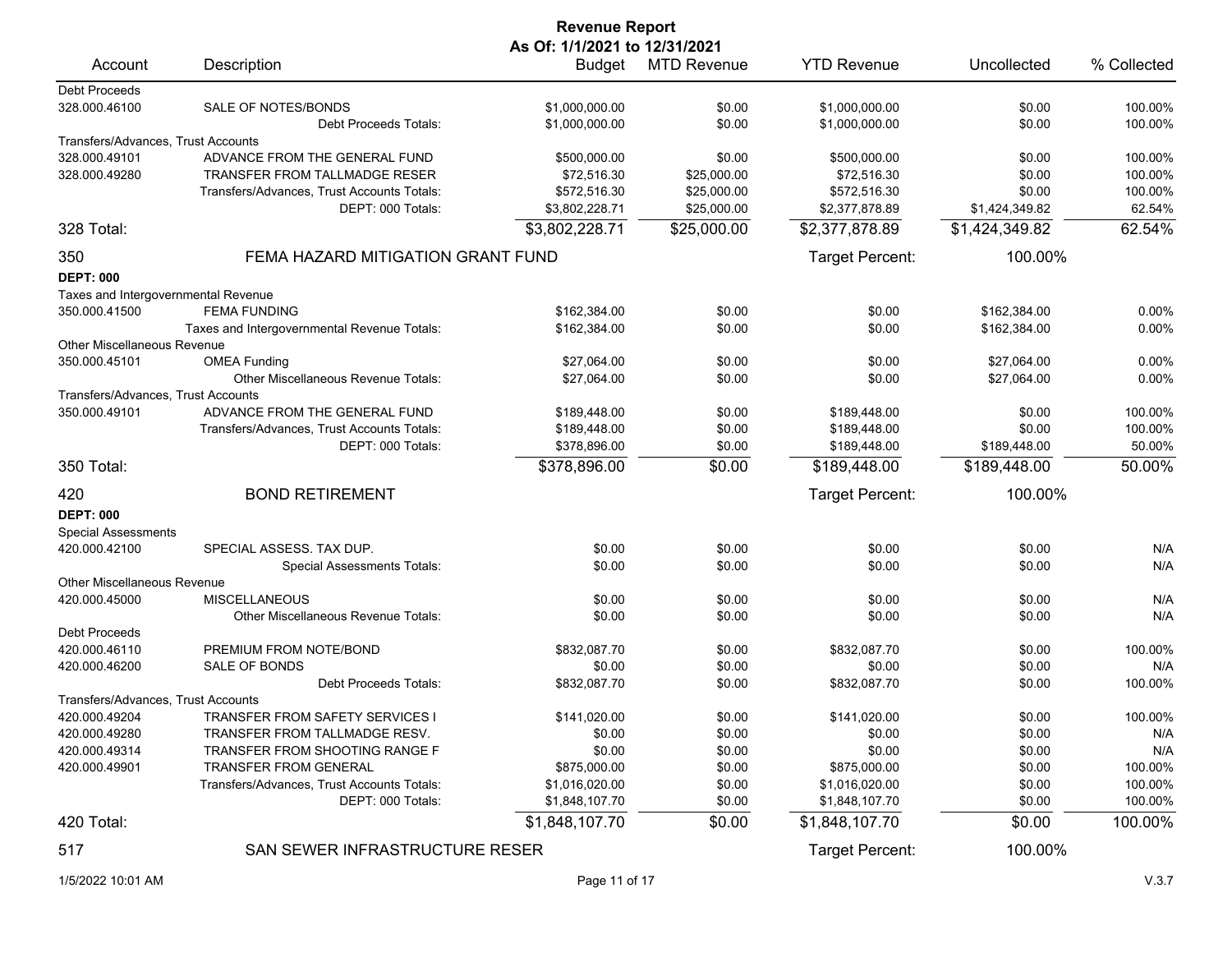|                                             |                                                    | <b>Revenue Report</b> |                    |                    |                  |             |  |  |
|---------------------------------------------|----------------------------------------------------|-----------------------|--------------------|--------------------|------------------|-------------|--|--|
|                                             | As Of: 1/1/2021 to 12/31/2021                      |                       |                    |                    |                  |             |  |  |
| Account                                     | Description                                        | <b>Budget</b>         | <b>MTD Revenue</b> | <b>YTD Revenue</b> | Uncollected      | % Collected |  |  |
| <b>DEPT: 000</b>                            |                                                    |                       |                    |                    |                  |             |  |  |
| Taxes and Intergovernmental Revenue         |                                                    |                       |                    |                    |                  |             |  |  |
| 517.000.41500                               | <b>OPWC GRANT</b>                                  | \$0.00                | \$0.00             | \$0.00             | \$0.00           | N/A         |  |  |
|                                             | Taxes and Intergovernmental Revenue Totals:        | \$0.00                | \$0.00             | \$0.00             | \$0.00           | N/A         |  |  |
| <b>Charges for Services</b>                 |                                                    |                       |                    |                    |                  |             |  |  |
| 517.000.43500                               | SEWER INFRASTRUCTURE                               | \$180,000.00          | \$12,060.93        | \$190,648.43       | (\$10,648.43)    | 105.92%     |  |  |
| 517.000.43502                               | <b>SEWER INFRA - OTHER</b>                         | \$4,000.00            | \$210.00           | \$3,030.66         | \$969.34         | 75.77%      |  |  |
|                                             | Charges for Services Totals:                       | \$184,000.00          | \$12,270.93        | \$193,679.09       | (\$9,679.09)     | 105.26%     |  |  |
| <b>Other Miscellaneous Revenue</b>          |                                                    |                       |                    |                    |                  |             |  |  |
| 517.000.45000                               | OTHER MISC.<br>Other Miscellaneous Revenue Totals: | \$0.00<br>\$0.00      | \$0.00<br>\$0.00   | \$0.00<br>\$0.00   | \$0.00<br>\$0.00 | N/A<br>N/A  |  |  |
|                                             | DEPT: 000 Totals:                                  | \$184,000.00          | \$12,270.93        | \$193,679.09       | (\$9,679.09)     | 105.26%     |  |  |
| 517 Total:                                  |                                                    | \$184,000.00          | \$12,270.93        | \$193,679.09       | (\$9,679.09)     | 105.26%     |  |  |
|                                             |                                                    |                       |                    |                    |                  |             |  |  |
| 518                                         | WATER OPERATING INFRA RESERVE                      |                       |                    | Target Percent:    | 100.00%          |             |  |  |
| <b>DEPT: 000</b>                            |                                                    |                       |                    |                    |                  |             |  |  |
| <b>Charges for Services</b>                 |                                                    |                       |                    |                    |                  |             |  |  |
| 518.000.43600                               | WATER INFRA FEE -SALE OF WATER                     | \$160,000.00          | \$11,324.91        | \$158,800.40       | \$1,199.60       | 99.25%      |  |  |
| 518.000.43602                               | <b>WATER INFRA FEE - OTHER</b>                     | \$3,000.00            | \$208.00           | \$14,498.24        | (\$11,498.24)    | 483.27%     |  |  |
|                                             | Charges for Services Totals:                       | \$163,000.00          | \$11,532.91        | \$173,298.64       | (\$10,298.64)    | 106.32%     |  |  |
| <b>Other Miscellaneous Revenue</b>          |                                                    |                       |                    |                    |                  |             |  |  |
| 518.000.45000                               | OTHER MISC.                                        | \$0.00                | \$0.00             | \$0.00             | \$0.00           | N/A         |  |  |
|                                             | <b>Other Miscellaneous Revenue Totals:</b>         | \$0.00                | \$0.00             | \$0.00             | \$0.00           | N/A         |  |  |
|                                             | DEPT: 000 Totals:                                  | \$163,000.00          | \$11,532.91        | \$173,298.64       | (\$10,298.64)    | 106.32%     |  |  |
| 518 Total:                                  |                                                    | \$163,000.00          | \$11,532.91        | \$173,298.64       | (\$10,298.64)    | 106.32%     |  |  |
| 521                                         | EVERGREEN-MARK DR SEWER REHAB                      |                       |                    | Target Percent:    | 100.00%          |             |  |  |
| <b>DEPT: 000</b>                            |                                                    |                       |                    |                    |                  |             |  |  |
| Taxes and Intergovernmental Revenue         |                                                    |                       |                    |                    |                  |             |  |  |
| 521.000.41500                               | <b>OPWC FUNDS</b>                                  | \$0.00                | \$0.00             | \$0.00             | \$0.00           | N/A         |  |  |
|                                             | Taxes and Intergovernmental Revenue Totals:        | \$0.00                | \$0.00             | \$0.00             | \$0.00           | N/A         |  |  |
|                                             | DEPT: 000 Totals:                                  | \$0.00                | \$0.00             | \$0.00             | \$0.00           | N/A         |  |  |
| 521 Total:                                  |                                                    | \$0.00                | \$0.00             | \$0.00             | \$0.00           | N/A         |  |  |
| 545                                         | NORTHWEST WATERLINE                                |                       |                    | Target Percent:    | 100.00%          |             |  |  |
| <b>DEPT: 000</b>                            |                                                    |                       |                    |                    |                  |             |  |  |
| <b>Other Miscellaneous Revenue</b>          |                                                    |                       |                    |                    |                  |             |  |  |
| 545.000.45000                               | ROTARY COMMISSION GRANT                            | \$0.00                | \$0.00             | \$0.00             | \$0.00           | N/A         |  |  |
|                                             | Other Miscellaneous Revenue Totals:                | \$0.00                | \$0.00             | \$0.00             | \$0.00           | N/A         |  |  |
|                                             | DEPT: 000 Totals:                                  | \$0.00                | \$0.00             | \$0.00             | \$0.00           | N/A         |  |  |
| 545 Total:                                  |                                                    | \$0.00                | \$0.00             | \$0.00             | \$0.00           | N/A         |  |  |
|                                             | SANITARY SEWER OPERATING                           |                       |                    |                    |                  |             |  |  |
| 571                                         |                                                    |                       |                    | Target Percent:    | 100.00%          |             |  |  |
| <b>DEPT: 000</b>                            |                                                    |                       |                    |                    |                  |             |  |  |
| <b>Special Assessments</b><br>571.000.42200 | <b>ASSESSMENTS</b>                                 | \$0.00                | \$0.00             | \$0.00             | \$0.00           | N/A         |  |  |
|                                             |                                                    |                       |                    |                    |                  |             |  |  |
| 1/5/2022 10:01 AM                           |                                                    | Page 12 of 17         |                    |                    |                  | V.3.7       |  |  |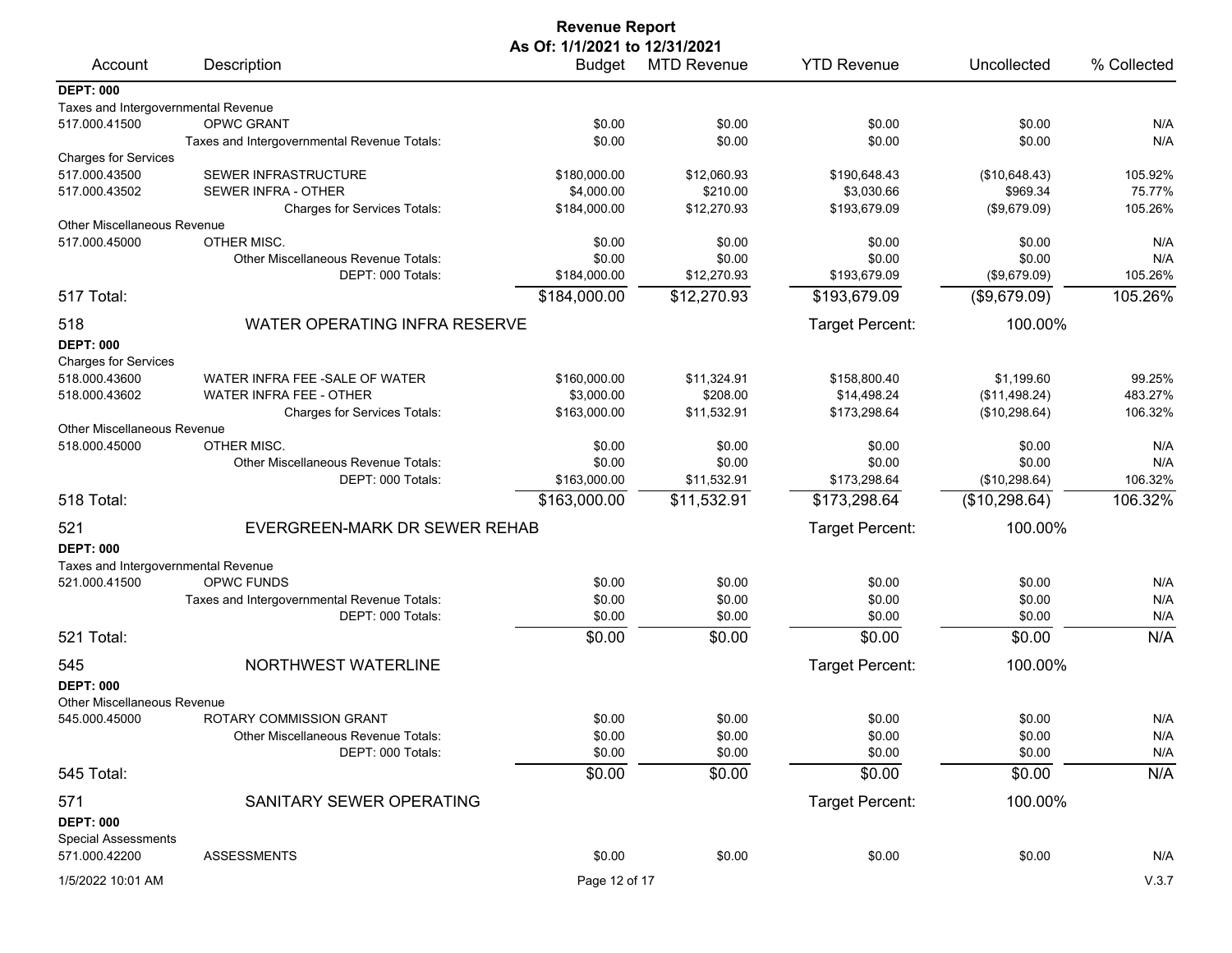| <b>Revenue Report</b>              |                                            |                            |                    |                    |                 |             |  |
|------------------------------------|--------------------------------------------|----------------------------|--------------------|--------------------|-----------------|-------------|--|
| As Of: 1/1/2021 to 12/31/2021      |                                            |                            |                    |                    |                 |             |  |
| Account                            | Description                                | <b>Budget</b>              | <b>MTD Revenue</b> | <b>YTD Revenue</b> | Uncollected     | % Collected |  |
|                                    | <b>Special Assessments Totals:</b>         | \$0.00                     | \$0.00             | \$0.00             | \$0.00          | N/A         |  |
| <b>Charges for Services</b>        |                                            |                            |                    |                    |                 |             |  |
| 571.000.43500                      | SEWER RENTAL-DISTRICT 1                    | \$2,700,000.00             | \$153,166.55       | \$2,772,191.77     | (\$72,191.77)   | 102.67%     |  |
| 571.000.43505                      | SEWER RENTAL-DISTRICT 2                    | \$1,525,000.00             | \$172,391.16       | \$1,508,035.05     | \$16,964.95     | 98.89%      |  |
| 571.000.43510                      | <b>SEWER PERMITS</b>                       | \$1,000.00                 | \$3,290.00         | \$5,999.08         | (\$4,999.08)    | 599.91%     |  |
| 571.000.43520                      | DELIQUENT SEWER RENTALS                    | \$50,000.00                | \$0.00             | \$41,481.28        | \$8,518.72      | 82.96%      |  |
|                                    | <b>Charges for Services Totals:</b>        | \$4,276,000.00             | \$328,847.71       | \$4,327,707.18     | (\$51,707.18)   | 101.21%     |  |
| <b>Other Miscellaneous Revenue</b> |                                            |                            |                    |                    |                 |             |  |
| 571.000.45000                      | <b>MISCELLANEOUS</b>                       | \$0.00                     | \$0.00             | \$1,831.84         | (\$1,831.84)    | N/A         |  |
| 571.000.45010                      | <b>BWC REABTES/REFUNDS</b>                 | \$750.00                   | \$0.00             | \$15,078.85        | (\$14,328.85)   | 2010.51%    |  |
| 571.000.45100                      | HOSPITAL REIMB. PREMIUM                    | \$8,800.00                 | \$1,110.86         | \$10,357.92        | (\$1,557.92)    | 117.70%     |  |
| 571.000.45210                      | <b>ENTERPRISE LEASE SALES</b>              | \$0.00                     | \$0.00             | \$7,385.16         | (\$7,385.16)    | N/A         |  |
|                                    | <b>Other Miscellaneous Revenue Totals:</b> | \$9,550.00                 | \$1,110.86         | \$34,653.77        | (\$25,103.77)   | 362.87%     |  |
|                                    | DEPT: 000 Totals:                          | \$4,285,550.00             | \$329,958.57       | \$4,362,360.95     | (\$76,810.95)   | 101.79%     |  |
| 571 Total:                         |                                            | \$4,285,550.00             | \$329,958.57       | \$4,362,360.95     | (\$76,810.95)   | 101.79%     |  |
| 572                                | <b>WATER OPERATING</b>                     |                            |                    | Target Percent:    | 100.00%         |             |  |
| <b>DEPT: 000</b>                   |                                            |                            |                    |                    |                 |             |  |
|                                    |                                            |                            |                    |                    |                 |             |  |
| <b>Special Assessments</b>         |                                            |                            |                    |                    |                 |             |  |
| 572.000.42200                      | <b>ASSESSMENTS</b>                         | \$0.00                     | \$0.00             | \$0.00             | \$0.00          | N/A         |  |
|                                    | Special Assessments Totals:                | \$0.00                     | \$0.00             | \$0.00             | \$0.00          | N/A         |  |
| <b>Charges for Services</b>        |                                            |                            |                    |                    |                 |             |  |
| 572.000.43600                      | <b>SALE OF WATER</b>                       | \$1,830,000.00             | \$131,687.47       | \$1,843,293.26     | (\$13,293.26)   | 100.73%     |  |
| 572.000.43605                      | UTILITY PAYMENTS/ON ACCOUNT                | \$0.00                     | (\$4,653.83)       | (\$15,920.49)      | \$15,920.49     | N/A         |  |
| 572.000.43610                      | <b>INSTALLATIONS</b>                       | \$20,000.00                | \$2,392.00         | \$166,729.76       | (\$146,729.76)  | 833.65%     |  |
| 572.000.43620                      | DELINQUENT WATER RENTALS                   | \$1,000.00                 | \$0.00             | \$0.00             | \$1,000.00      | 0.00%       |  |
|                                    | Charges for Services Totals:               | \$1,851,000.00             | \$129,425.64       | \$1,994,102.53     | (\$143, 102.53) | 107.73%     |  |
| <b>Other Miscellaneous Revenue</b> |                                            |                            |                    |                    |                 |             |  |
| 572.000.45000                      | <b>MISCELLANEOUS</b>                       | \$7,000.00                 | \$56.67            | \$6,352.06         | \$647.94        | 90.74%      |  |
| 572.000.45010                      | <b>BWC REABTES/REFUNDS</b>                 | \$750.00                   | \$0.00             | \$15,161.26        | (\$14,411.26)   | 2021.50%    |  |
| 572.000.45100                      | HOSPITAL REIMB. PREMIUM                    | \$8,800.00                 | \$1,110.85         | \$10,357.85        | (\$1,557.85)    | 117.70%     |  |
| 572.000.45200                      | SALE OF FIXED ASSETS                       | \$0.00                     | \$0.00             | \$2,610.00         | (\$2,610.00)    | N/A         |  |
| 572.000.45210                      | <b>ENTERPRISE LEASE SALES</b>              | \$0.00                     | \$0.00             | \$7,385.16         | (\$7,385.16)    | N/A         |  |
|                                    | Other Miscellaneous Revenue Totals:        | \$16,550.00                | \$1,167.52         | \$41,866.33        | (\$25,316.33)   | 252.97%     |  |
|                                    | DEPT: 000 Totals:                          | \$1,867,550.00             | \$130,593.16       | \$2,035,968.86     | (\$168,418.86)  | 109.02%     |  |
| 572 Total:                         |                                            | $\overline{$}1,867,550.00$ | \$130,593.16       | \$2,035,968.86     | (\$168,418.86)  | 109.02%     |  |
| 573                                | STORM WATER FUND                           |                            |                    | Target Percent:    | 100.00%         |             |  |
|                                    |                                            |                            |                    |                    |                 |             |  |
| <b>DEPT: 000</b>                   |                                            |                            |                    |                    |                 |             |  |
| <b>Charges for Services</b>        |                                            |                            |                    |                    |                 |             |  |
| 573.000.43000                      | <b>USER FEES</b>                           | \$325,000.00               | \$19,477.91        | \$332,393.01       | (\$7,393.01)    | 102.27%     |  |
| 573.000.43620                      | DELINQUENT STORM WATER RENTAL              | \$4,500.00                 | \$0.00             | \$3,879.00         | \$621.00        | 86.20%      |  |
|                                    | <b>Charges for Services Totals:</b>        | \$329,500.00               | \$19,477.91        | \$336,272.01       | (\$6,772.01)    | 102.06%     |  |
| <b>Other Miscellaneous Revenue</b> |                                            |                            |                    |                    |                 |             |  |
| 573.000.45000                      | OTHER MISC.                                | \$0.00                     | \$0.00             | \$0.00             | \$0.00          | N/A         |  |
| 573.000.45010                      | <b>BWC REBATES/REFUNDS</b>                 | \$250.00                   | \$0.00             | \$8,382.68         | (\$8,132.68)    | 3353.07%    |  |
| 1/5/2022 10:01 AM                  |                                            | Page 13 of 17              |                    |                    |                 | V.3.7       |  |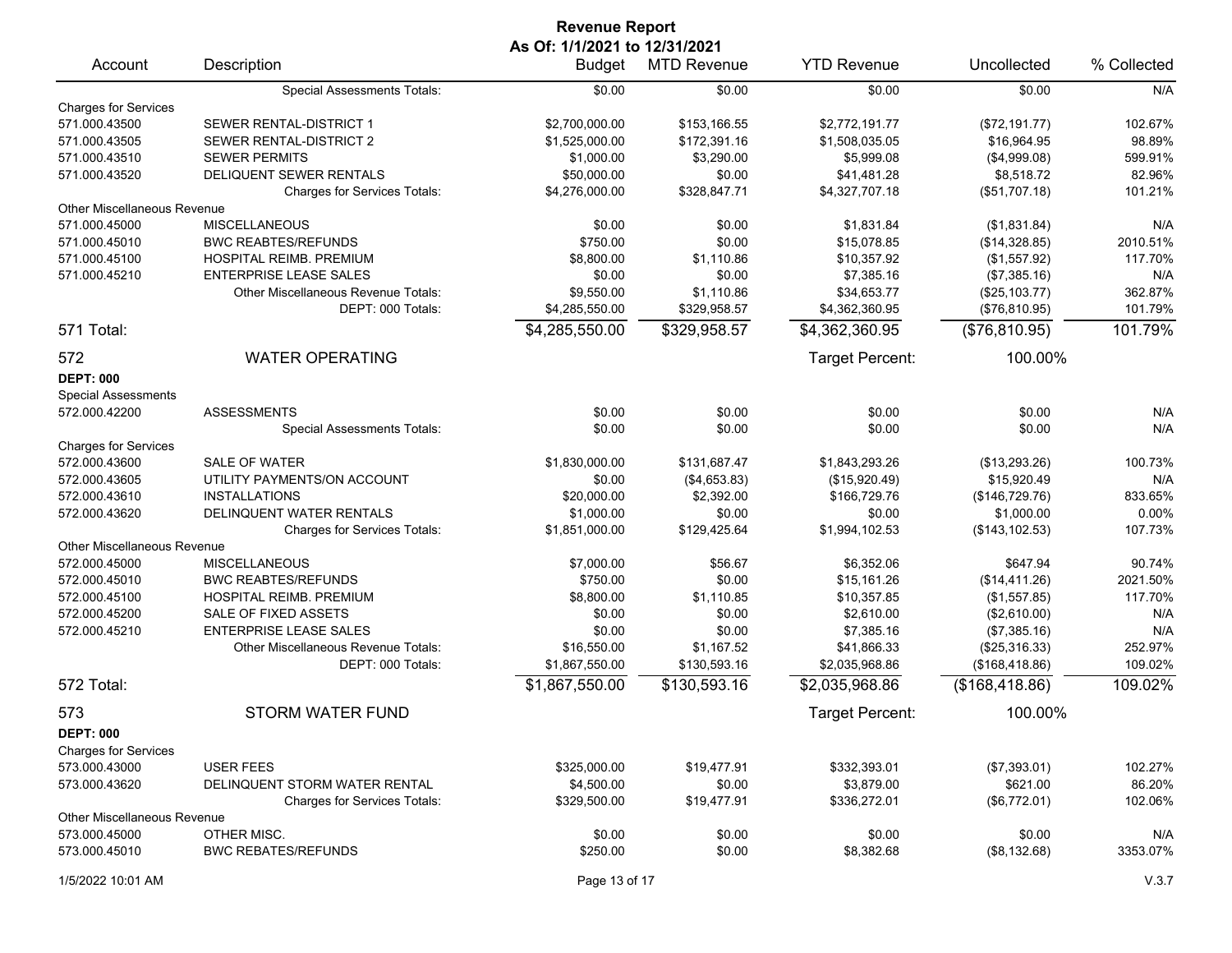| <b>Revenue Report</b>                                         |                                                                                               |                                                |                                           |                                              |                                                 |                               |  |
|---------------------------------------------------------------|-----------------------------------------------------------------------------------------------|------------------------------------------------|-------------------------------------------|----------------------------------------------|-------------------------------------------------|-------------------------------|--|
| Account                                                       | Description                                                                                   | As Of: 1/1/2021 to 12/31/2021<br><b>Budget</b> | <b>MTD Revenue</b>                        | <b>YTD Revenue</b>                           | Uncollected                                     | % Collected                   |  |
|                                                               | Other Miscellaneous Revenue Totals:<br>DEPT: 000 Totals:                                      | \$250.00<br>\$329,750.00                       | \$0.00<br>\$19,477.91                     | \$8,382.68<br>\$344,654.69                   | (\$8,132.68)<br>(\$14,904.69)                   | 3353.07%<br>104.52%           |  |
| 573 Total:                                                    |                                                                                               | \$329,750.00                                   | \$19,477.91                               | \$344,654.69                                 | (\$14,904.69)                                   | 104.52%                       |  |
| 577<br><b>DEPT: 000</b><br><b>Debt Proceeds</b>               | WATER LOOPING IMPROVEMENT                                                                     |                                                |                                           | Target Percent:                              | 100.00%                                         |                               |  |
| 577.000.46620                                                 | <b>OWDA LOAN PROCEEDS</b><br><b>Debt Proceeds Totals:</b><br>DEPT: 000 Totals:                | \$0.00<br>\$0.00<br>\$0.00                     | \$0.00<br>\$0.00<br>\$0.00                | \$0.00<br>\$0.00<br>\$0.00                   | \$0.00<br>\$0.00<br>\$0.00                      | N/A<br>N/A<br>N/A             |  |
| 577 Total:                                                    |                                                                                               | \$0.00                                         | \$0.00                                    | \$0.00                                       | \$0.00                                          | N/A                           |  |
| 580<br><b>DEPT: 000</b><br>Debt Proceeds                      | <b>OWDA LOAN FUND</b>                                                                         |                                                |                                           | Target Percent:                              | 100.00%                                         |                               |  |
| 580.000.46620                                                 | OWDA LOAN PROCEEDS<br>Debt Proceeds Totals:<br>DEPT: 000 Totals:                              | \$0.00<br>\$0.00<br>\$0.00                     | \$0.00<br>\$0.00<br>\$0.00                | \$0.00<br>\$0.00<br>\$0.00                   | \$0.00<br>\$0.00<br>\$0.00                      | N/A<br>N/A<br>N/A             |  |
| 580 Total:                                                    |                                                                                               | \$0.00                                         | \$0.00                                    | \$0.00                                       | \$0.00                                          | N/A                           |  |
| 681<br><b>DEPT: 000</b><br><b>Other Miscellaneous Revenue</b> | <b>INVESTMENT INTEREST</b>                                                                    |                                                |                                           | Target Percent:                              | 100.00%                                         |                               |  |
| 681.000.45500                                                 | <b>INTEREST REVENUE</b><br>Other Miscellaneous Revenue Totals:<br>DEPT: 000 Totals:           | \$152,000.00<br>\$152,000.00<br>\$152,000.00   | \$13,995.05<br>\$13,995.05<br>\$13,995.05 | \$102,607.07<br>\$102,607.07<br>\$102,607.07 | \$49,392.93<br>\$49,392.93<br>\$49,392.93       | 67.50%<br>67.50%<br>67.50%    |  |
| 681 Total:                                                    |                                                                                               | \$152,000.00                                   | \$13,995.05                               | \$102,607.07                                 | \$49,392.93                                     | 67.50%                        |  |
| 789<br><b>DEPT: 000</b><br>Other Miscellaneous Revenue        | FIRE REPAIR/REMOVAL FUND                                                                      |                                                |                                           | Target Percent:                              | 100.00%                                         |                               |  |
| 789.000.45000                                                 | MISC. DEPOSITS<br>Other Miscellaneous Revenue Totals:<br>DEPT: 000 Totals:                    | \$66,069.34<br>\$66,069.34<br>\$66,069.34      | \$0.00<br>\$0.00<br>\$0.00                | \$97,469.34<br>\$97,469.34<br>\$97,469.34    | (\$31,400.00)<br>(\$31,400.00)<br>(\$31,400.00) | 147.53%<br>147.53%<br>147.53% |  |
| 789 Total:                                                    |                                                                                               | \$66,069.34                                    | \$0.00                                    | \$97,469.34                                  | (\$31,400.00)                                   | 147.53%                       |  |
| 790<br><b>DEPT: 000</b><br><b>Other Miscellaneous Revenue</b> | UPSON/RASP HISTORIC PRES. FUND                                                                |                                                |                                           | Target Percent:                              | 100.00%                                         |                               |  |
| 790.000.45600                                                 | DONATIONS HISTORICAL FUND<br>Other Miscellaneous Revenue Totals:                              | \$34,000.00<br>\$34,000.00                     | \$0.00<br>\$0.00                          | \$34,500.00<br>\$34,500.00                   | (\$500.00)<br>(\$500.00)                        | 101.47%<br>101.47%            |  |
| Transfers/Advances, Trust Accounts<br>790.000.49101           | TRANSFER FROM GENERAL FUND<br>Transfers/Advances, Trust Accounts Totals:<br>DEPT: 000 Totals: | \$1,500.00<br>\$1,500.00<br>\$35,500.00        | \$0.00<br>\$0.00<br>\$0.00                | \$1,500.00<br>\$1,500.00<br>\$36,000.00      | \$0.00<br>\$0.00<br>(\$500.00)                  | 100.00%<br>100.00%<br>101.41% |  |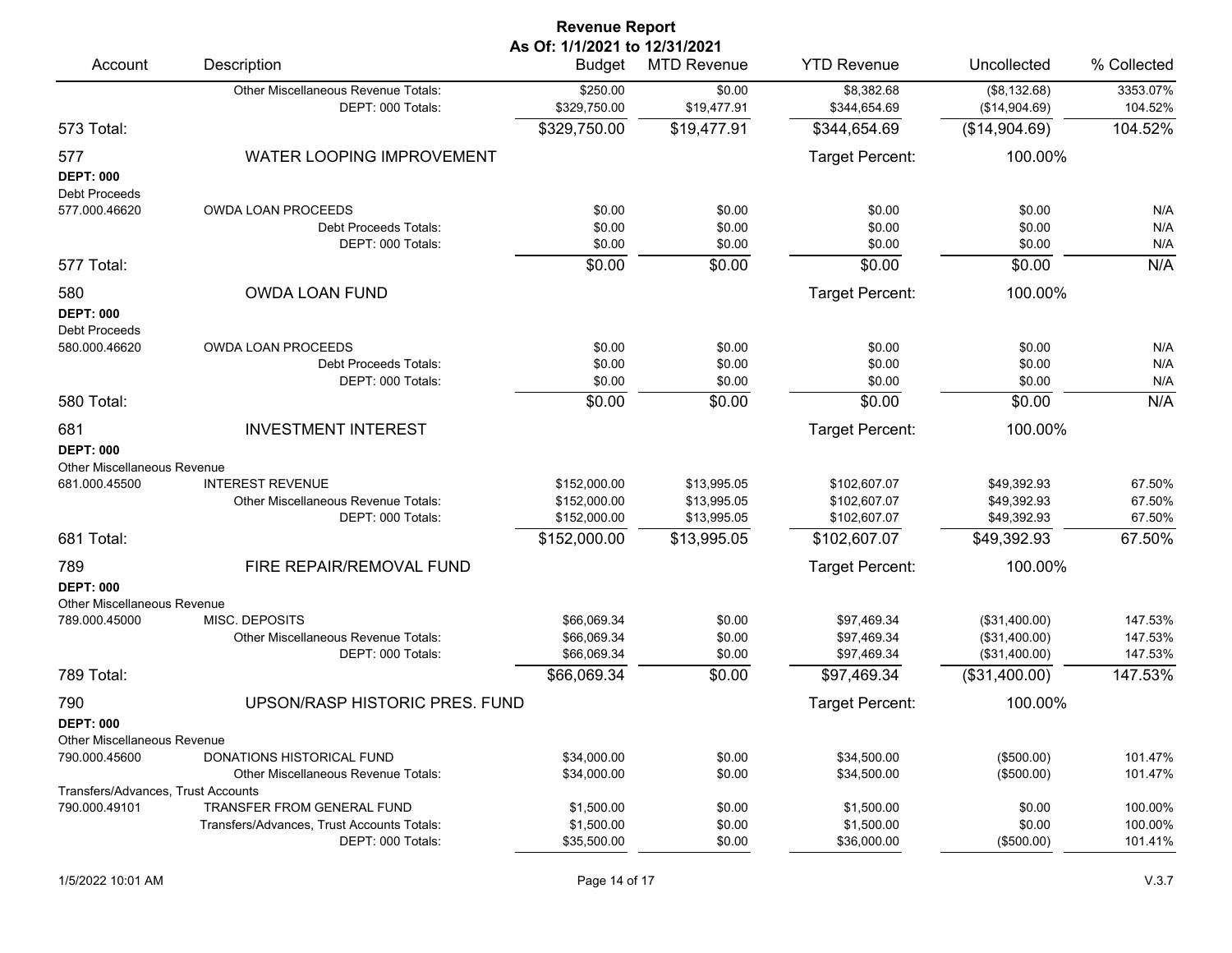| <b>Revenue Report</b>                           |                                                                                              |                                         |                                        |                                        |                                              |                               |  |
|-------------------------------------------------|----------------------------------------------------------------------------------------------|-----------------------------------------|----------------------------------------|----------------------------------------|----------------------------------------------|-------------------------------|--|
| Account                                         | Description                                                                                  | As Of: 1/1/2021 to 12/31/2021<br>Budget | <b>MTD Revenue</b>                     | <b>YTD Revenue</b>                     | Uncollected                                  | % Collected                   |  |
| 790 Total:                                      |                                                                                              | \$35,500.00                             | \$0.00                                 | \$36,000.00                            | (\$500.00)                                   | 101.41%                       |  |
| 791<br><b>DEPT: 000</b>                         | E.M.S. & FIRE DONATION                                                                       |                                         |                                        | Target Percent:                        | 100.00%                                      |                               |  |
| Other Miscellaneous Revenue                     |                                                                                              |                                         |                                        |                                        |                                              |                               |  |
| 791.000.45600                                   | <b>DONATIONS FIRE/EMS</b><br><b>Other Miscellaneous Revenue Totals:</b><br>DEPT: 000 Totals: | \$500.00<br>\$500.00<br>\$500.00        | \$0.00<br>\$0.00<br>\$0.00             | \$150.00<br>\$150.00<br>\$150.00       | \$350.00<br>\$350.00<br>\$350.00             | 30.00%<br>30.00%<br>30.00%    |  |
| 791 Total:                                      |                                                                                              | \$500.00                                | \$0.00                                 | \$150.00                               | \$350.00                                     | 30.00%                        |  |
| 792                                             | K-9 UNIT DONATIONS                                                                           |                                         |                                        | Target Percent:                        | 100.00%                                      |                               |  |
| <b>DEPT: 000</b><br>Other Miscellaneous Revenue |                                                                                              |                                         |                                        |                                        |                                              |                               |  |
| 792.000.45600                                   | MISC. DONATIONS<br>Other Miscellaneous Revenue Totals:<br>DEPT: 000 Totals:                  | \$500.00<br>\$500.00<br>\$500.00        | \$1,600.00<br>\$1,600.00<br>\$1,600.00 | \$1,615.00<br>\$1,615.00<br>\$1,615.00 | (\$1,115.00)<br>(\$1,115.00)<br>(\$1,115.00) | 323.00%<br>323.00%<br>323.00% |  |
| 792 Total:                                      |                                                                                              | \$500.00                                | \$1,600.00                             | \$1,615.00                             | (\$1,115.00)                                 | 323.00%                       |  |
| 794                                             | POLICE PENSION                                                                               |                                         |                                        | Target Percent:                        | 100.00%                                      |                               |  |
| <b>DEPT: 000</b>                                |                                                                                              |                                         |                                        |                                        |                                              |                               |  |
| Taxes and Intergovernmental Revenue             |                                                                                              |                                         |                                        |                                        |                                              |                               |  |
| 794.000.41100                                   | REAL ESTATE, PROPERTY TAX                                                                    | \$131,914.59                            | \$0.00                                 | \$129,692.86                           | \$2,221.73                                   | 98.32%                        |  |
| 794.000.41110                                   | REAL ESTATE, ROLLBACK                                                                        | \$16,000.00                             | \$0.00                                 | \$18,246.67                            | (\$2,246.67)                                 | 114.04%                       |  |
| 794.000.41200                                   | TANGIBLE PERSONAL PROPERTY                                                                   | \$0.00                                  | \$0.00                                 | \$0.00                                 | \$0.00                                       | N/A                           |  |
| 794.000.41211                                   | PERSONAL PROPERTY REIMB. (CAT)                                                               | \$0.00                                  | \$0.00                                 | \$0.00                                 | \$0.00                                       | N/A                           |  |
|                                                 | Taxes and Intergovernmental Revenue Totals:                                                  | \$147,914.59                            | \$0.00                                 | \$147,939.53                           | (\$24.94)                                    | 100.02%                       |  |
| <b>Other Miscellaneous Revenue</b>              |                                                                                              |                                         |                                        |                                        |                                              |                               |  |
| 794.000.45000                                   | <b>MISCELLANEOUS</b><br>Other Miscellaneous Revenue Totals:                                  | \$0.00<br>\$0.00                        | \$0.00<br>\$0.00                       | \$0.00<br>\$0.00                       | \$0.00<br>\$0.00                             | N/A<br>N/A                    |  |
| Transfers/Advances, Trust Accounts              |                                                                                              |                                         |                                        |                                        |                                              |                               |  |
| 794.000.49901                                   | <b>TRANSFER FROM GENERAL</b>                                                                 | \$279,895.00                            | \$0.00                                 | \$279,895.00                           | \$0.00                                       | 100.00%                       |  |
|                                                 | Transfers/Advances, Trust Accounts Totals:                                                   | \$279,895.00                            | \$0.00                                 | \$279,895.00                           | \$0.00                                       | 100.00%                       |  |
|                                                 | DEPT: 000 Totals:                                                                            | \$427,809.59                            | \$0.00                                 | \$427,834.53                           | (\$24.94)                                    | 100.01%                       |  |
| 794 Total:                                      |                                                                                              | \$427,809.59                            | \$0.00                                 | \$427,834.53                           | (\$24.94)                                    | 100.01%                       |  |
| 795                                             | <b>RICHARDSON TRUST</b>                                                                      |                                         |                                        | Target Percent:                        | 100.00%                                      |                               |  |
| <b>DEPT: 000</b>                                |                                                                                              |                                         |                                        |                                        |                                              |                               |  |
| Other Miscellaneous Revenue                     |                                                                                              |                                         |                                        |                                        |                                              |                               |  |
| 795.000.45600                                   | <b>DONATION</b>                                                                              | \$0.00                                  | \$0.00                                 | \$0.00                                 | \$0.00                                       | N/A                           |  |
|                                                 | <b>Other Miscellaneous Revenue Totals:</b>                                                   | \$0.00                                  | \$0.00                                 | \$0.00                                 | \$0.00                                       | N/A                           |  |
| Transfers/Advances, Trust Accounts              |                                                                                              |                                         |                                        |                                        |                                              |                               |  |
| 795.000.49981                                   | <b>INTEREST DISTRIBUTION</b>                                                                 | \$350.00                                | \$14.66                                | \$146.66                               | \$203.34                                     | 41.90%                        |  |
|                                                 | Transfers/Advances, Trust Accounts Totals:                                                   | \$350.00                                | \$14.66                                | \$146.66                               | \$203.34                                     | 41.90%                        |  |
|                                                 | DEPT: 000 Totals:                                                                            | \$350.00                                | \$14.66                                | \$146.66                               | \$203.34                                     | 41.90%                        |  |
| 795 Total:                                      |                                                                                              | \$350.00                                | \$14.66                                | \$146.66                               | \$203.34                                     | 41.90%                        |  |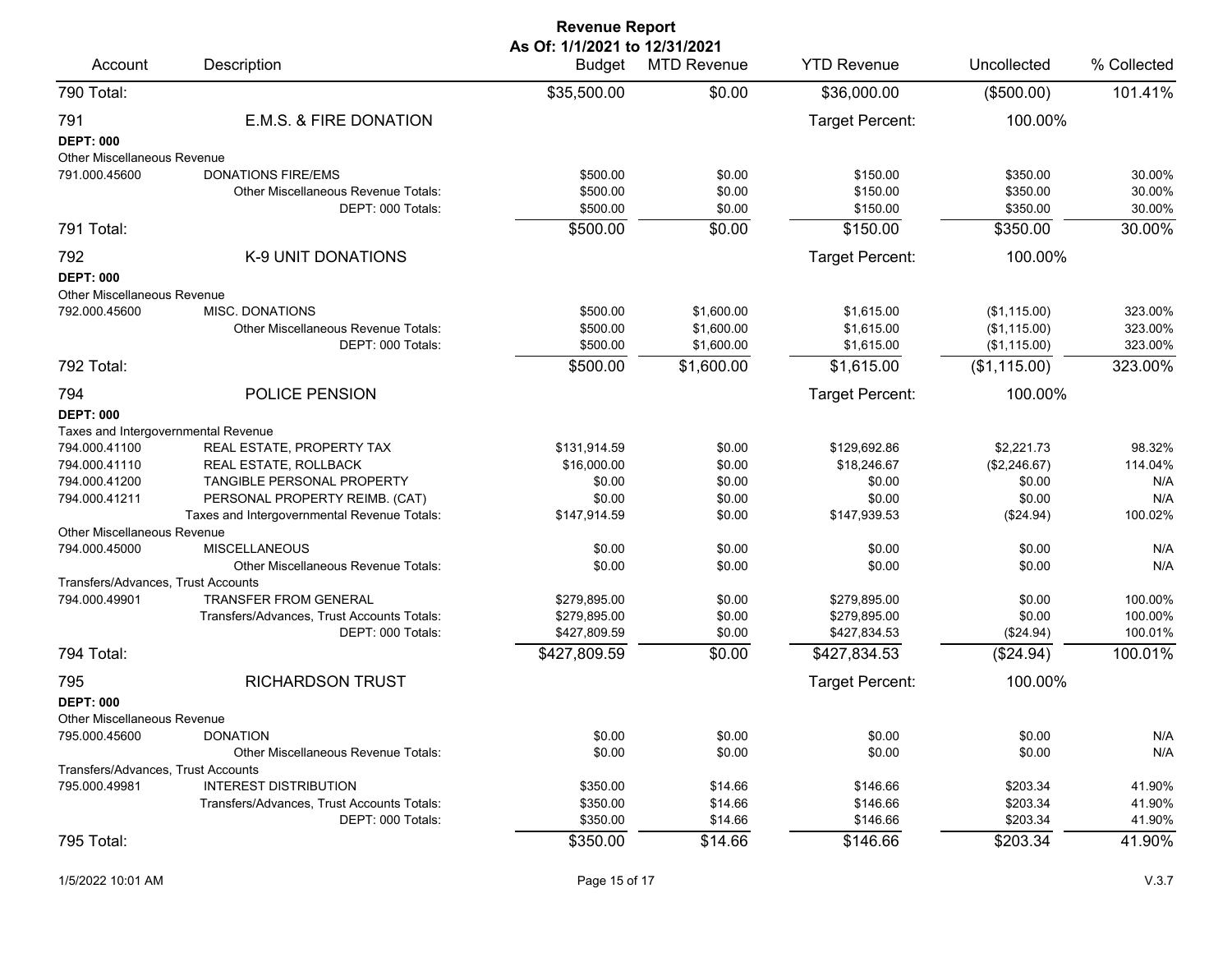|                                     |                                             | <b>Revenue Report</b> |                    |                    |                  |             |  |
|-------------------------------------|---------------------------------------------|-----------------------|--------------------|--------------------|------------------|-------------|--|
| As Of: 1/1/2021 to 12/31/2021       |                                             |                       |                    |                    |                  |             |  |
| Account                             | Description                                 | <b>Budget</b>         | <b>MTD Revenue</b> | <b>YTD Revenue</b> | Uncollected      | % Collected |  |
| 797                                 | <b>REVOLVING TRUST</b>                      |                       |                    | Target Percent:    | 100.00%          |             |  |
| <b>DEPT: 000</b>                    |                                             |                       |                    |                    |                  |             |  |
| Transfers/Advances, Trust Accounts  |                                             |                       |                    |                    |                  |             |  |
| 797.000.49101                       | TRANSFER FROM GENERAL FUND                  | \$0.00                | \$0.00             | \$0.00             | \$0.00           | N/A         |  |
| 797.000.49700                       | <b>MISCELLANEOUS</b>                        | \$0.00                | \$0.00             | \$0.00             | \$0.00           | N/A         |  |
| 797.000.49701                       | RECREATION REFUNDABLE DEPOSITS              | \$0.00                | \$3,450.00         | \$34,445.00        | (\$34,445.00)    | N/A         |  |
| 797.000.49704                       | PERFORMANCE/MAINTANANCE BOND                | \$0.00                | \$1,100.00         | \$30,350.00        | (\$30,350.00)    | N/A         |  |
| 797.000.49705                       | DAMAGE TO CITY PROPERTY                     | \$0.00                | \$0.00             | \$0.00             | \$0.00           | N/A         |  |
| 797.000.49710                       | ZONING ENGINEERING REVIEWS                  | \$0.00                | \$0.00             | \$17,200.00        | (\$17,200.00)    | N/A         |  |
| 797.000.49721                       | <b>WEB CHECK FEES</b>                       | \$0.00                | \$47.25            | \$1,260.25         | (\$1,260.25)     | N/A         |  |
| 797.000.49756                       | <b>MARRIAGE GRATUITIES</b>                  | \$0.00                | \$0.00             | \$0.00             | \$0.00           | N/A         |  |
| 797.000.49759                       | <b>BAKERS ACRES I</b>                       | \$0.00                | \$0.00             | \$0.00             | \$0.00           | N/A         |  |
| 797.000.49761                       | EASTWOOD GLEN                               | \$0.00                | \$0.00             | \$0.00             | \$0.00           | N/A         |  |
| 797.000.49771                       | <b>EASTPOINT RESIDENTIAL</b>                | \$0.00                | \$0.00             | \$0.00             | \$0.00           | N/A         |  |
| 797.000.49772                       | WOODRIDGE RES. DEVELOPMENT                  | \$0.00                | \$0.00             | \$0.00             | \$0.00           | N/A         |  |
|                                     | INSITE INDUSTRIAL PARK                      |                       |                    |                    |                  |             |  |
| 797.000.49775                       |                                             | \$0.00                | \$0.00             | \$0.00             | \$0.00           | N/A         |  |
| 797.000.49776                       | SUMMIT CTY LAND BANK BUS. MATCH             | \$0.00                | \$0.00             | \$0.00             | \$0.00           | N/A         |  |
| 797.000.49777                       | HEDERSON SUBDIV. - JENNIFER TRAIL           | \$0.00                | \$0.00             | \$0.00             | \$0.00           | N/A         |  |
| 797.000.49778                       | <b>BAKERS ACRES PHASE II</b>                | \$0.00                | \$0.00             | \$0.00             | \$0.00           | N/A         |  |
| 797.000.49779                       | LIONS HALL RENTAL FEES                      | \$0.00                | \$975.00           | \$16,535.00        | (\$16,535.00)    | N/A         |  |
| 797.000.49780                       | TALLMADGE RESERVE                           | \$0.00                | \$0.00             | \$17,757.50        | (\$17,757.50)    | N/A         |  |
|                                     | Transfers/Advances, Trust Accounts Totals:  | \$0.00                | \$5,572.25         | \$117,547.75       | (\$117,547.75)   | N/A         |  |
|                                     | DEPT: 000 Totals:                           | \$0.00                | \$5,572.25         | \$117,547.75       | (\$117,547.75)   | N/A         |  |
| 797 Total:                          |                                             | \$0.00                | \$5,572.25         | \$117,547.75       | (\$117,547.75)   | N/A         |  |
| 798                                 | <b>JEDD</b>                                 |                       |                    | Target Percent:    | 100.00%          |             |  |
| <b>DEPT: 000</b>                    |                                             |                       |                    |                    |                  |             |  |
| Taxes and Intergovernmental Revenue |                                             |                       |                    |                    |                  |             |  |
| 798.000.41415                       | WITHHOLDING/BRIMFIELD                       | \$0.00                | \$86,844.00        | \$916,774.79       | (\$916,774.79)   | N/A         |  |
| 798.000.41422                       | <b>BUSINESS PAYMENT/BRIMFIELD</b>           | \$0.00                | \$38,079.81        | \$433,848.88       | (\$433,848.88)   | N/A         |  |
|                                     | Taxes and Intergovernmental Revenue Totals: | \$0.00                | \$124,923.81       | \$1,350,623.67     | (\$1,350,623.67) | N/A         |  |
| Transfers/Advances, Trust Accounts  |                                             |                       |                    |                    |                  |             |  |
| 798.000.49981                       | TRANSFER FROM INT. INVEST.                  | \$0.00                | \$221.72           | \$1,394.21         | (\$1,394.21)     | N/A         |  |
|                                     | Transfers/Advances, Trust Accounts Totals:  | \$0.00                | \$221.72           | \$1,394.21         | (\$1,394.21)     | N/A         |  |
|                                     | DEPT: 000 Totals:                           | \$0.00                | \$125,145.53       | \$1,352,017.88     | (\$1,352,017.88) | N/A         |  |
| 798 Total:                          |                                             | \$0.00                | \$125,145.53       | \$1,352,017.88     | (\$1,352,017.88) | N/A         |  |
| 999                                 | <b>Payroll Clearing Fund</b>                |                       |                    | Target Percent:    | 100.00%          |             |  |
| <b>DEPT: 000</b>                    |                                             |                       |                    |                    |                  |             |  |
| GL TYPE: 94                         |                                             |                       |                    |                    |                  |             |  |
| 999.000.94000                       | Payroll Clearing Fund Default               | \$0.00                | \$734,169.95       | \$6,306,858.91     | (\$6,306,858.91) | N/A         |  |
| 999.000.94001                       | FEDERAL INCOME TAX WITHHELD                 | \$0.00                | \$101,099.57       | \$803,520.27       | (\$803,520.27)   | N/A         |  |
| 999.000.94002                       | OHIO STATE TAX WITHHELD                     | \$0.00                | \$23,856.14        | \$197,882.95       | (\$197,882.95)   | N/A         |  |
| 999.000.94003                       | TALLMADGE CITY TAX                          | \$0.00                | \$23,947.50        | \$204,741.17       | (\$204,741.17)   | N/A         |  |
| 999.000.94004                       | <b>SCHOOL DISTRICT TAX</b>                  | \$0.00                | \$21.12            | \$197.44           | (\$197.44)       | N/A         |  |
| 999.000.94005                       | MEDICARE WITHHOLDING                        | \$0.00                | \$15,268.47        | \$129,916.46       | (\$129,916.46)   | N/A         |  |
|                                     |                                             |                       |                    |                    |                  |             |  |
| 1/5/2022 10:01 AM                   |                                             | Page 16 of 17         |                    |                    |                  | V.3.7       |  |